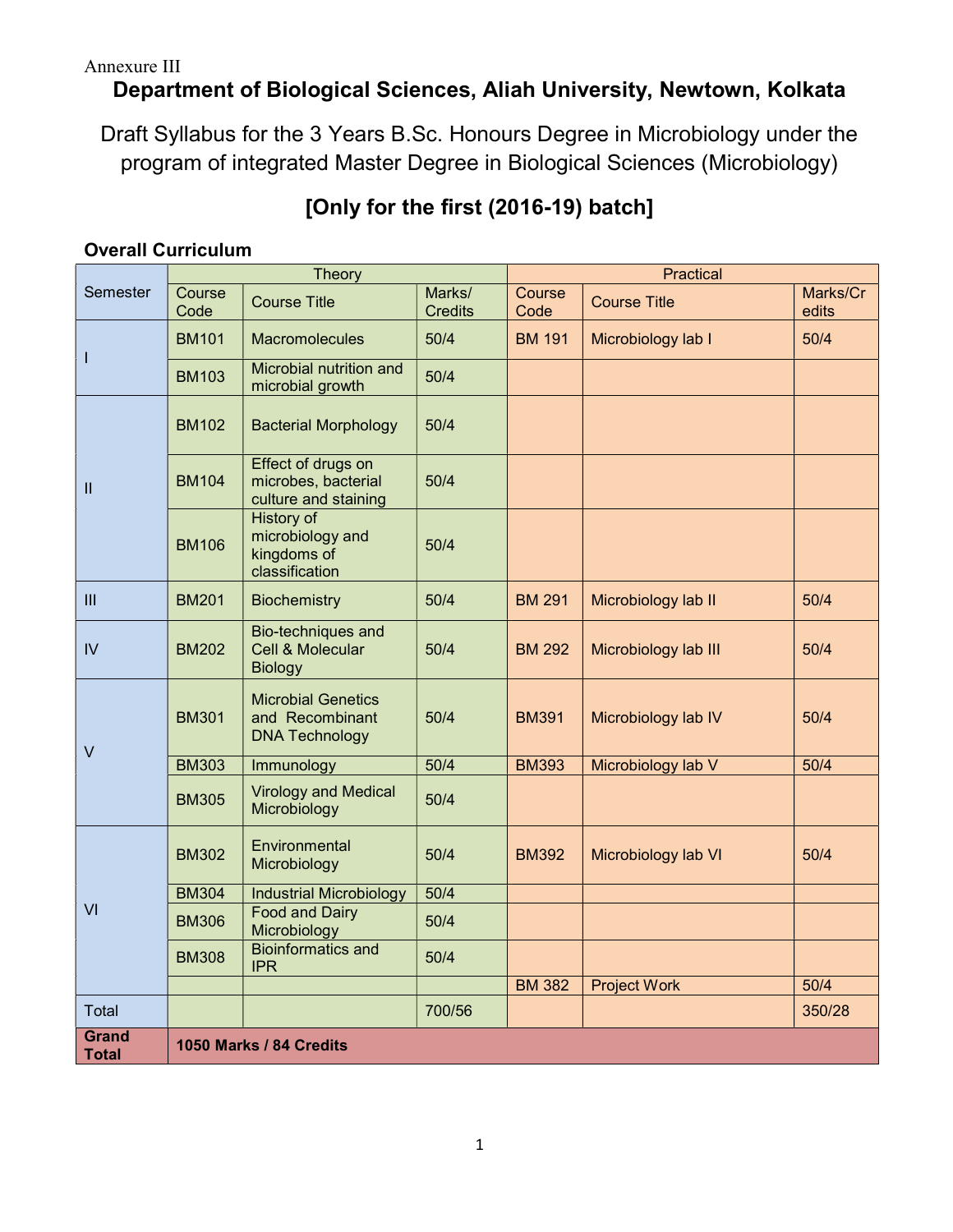# Detailed Syllabus

# Semester I BM101 **Macromolecules** Total Marks 50, Credits 4

#### Unit 1. Stereochemistry:

General concepts on: Plane of symmetry, centre and axis of symmetry; Concepts ofchirality; optical isomerism; geometrical isomerism; DL, RS nomenclature; Projection formula (Fischer &Howarth); Isomers: anomers, epimers. Stereochemistry of cyclohexane: idea of axial & equatorial bonds (related to chair formconformation), Important chemical reactions relating to configurations, Mutarotation andits mechanism.

#### Unit 2. Carbohydrates:

Definition, classification and structural concept of:Monosaccharides: Hexoses (only Glucose), Pentoses (Ribose, Ribulose, Xylose) Disaccharides: Sucrose, Lactose, Maltose; Amino Sugars: Glucosamine, Muramic AcidInversion (hydrolysis) of cane sugar.Chemical reactions of monosaccharides (glucose & fructose i.e., aldose and ketose) withHNO<sub>3</sub>, Br<sub>2</sub>- water, HIO<sub>4</sub>, Phenylhydrazine.Principle of chemical estimation of sugar.Anomeric effect (Methylation effect). Polysaccharides: Chemical structure of Starch (α-amylose, amylopectin), glycogen & cellulose. Smith degradation and enzymichydrolosisof α-amylose & amylopectin.

#### Unit 3. Amino Acids:

Definition, classification, structure, stereochemistry of amino acids; Physico-chemicalproperties (Ionization & Biuret reaction) of amino acids. Amphoteric molecule, Zwitterion,pK values; Isoelectric point, Electrophoresis, Formol titration of Glycine (only reaction &principle). Reaction with Ninhydrin, FDNB, Dansyl&Dabsyl chloride, Fluorescamine, Van-slykes reaction.Reactions of carboxyl & amino groups.Synthesis of Glycine.Separation of amino acids by-Ion-exchange, Gel filtration, Paper Chromatography and Thin layer Chromatography. Peptides: peptide bond, biologically important peptides (glutathione, oxytocin-important functions).

#### Unit 4.Proteins:

Classification (Primary, Secondary, Tertiary, Quaternary- definition, examples) Forces that stabilize structure ofproteins: H-bonds, hydrophobic interaction, electrostatic attraction, Van der Waal's interaction, dipole-dipole interaction. Types of proteins: i) Fibrous (α-helix, β- sheet, e.g. collagen): definition and structure. ii) Globular (Haemoglobin, Myoglobin): definition & examples. iii) Simple proteins and conjugated protein: definition & examples—physical denaturation and renaturation.

#### Unit 5. Nucleic acid:

.

Purine, pyrimidine - definition and structure. Nucleoside, nucleotide: definition and structure. DNA & RNA: Double helical structure. A-DNA, B-DNA & Z-DNA (structure and differences). Chemical Properties: Hydrolysis (acid, alkali), enzymatic hydrolysis of DNA. General structure and types of RNA (tRNA, mRNA, rRNA).Viscosity, Buoyant density.Hyperchromic effect.Cot curve, Tm.

#### Unit 6. Lipids:

Definition, nomenclature, classification - (simple, complex, derived lipids - structure &example) phospholipids, glycolipids, - (structure, composition); hydrolysis,saponification, saponification number, I2number, acetylation, acetyl number, volatilefatty acid number - definition and related problems, Isomerism - cis-transisomerism.Fatty acids: Saturated (palmitic acid, stearic acid), unsaturated (oleic acid): Structure offree fatty acids (example only). General chemical reaction of fatty acids - esterification.Hydrogenation and halogenations.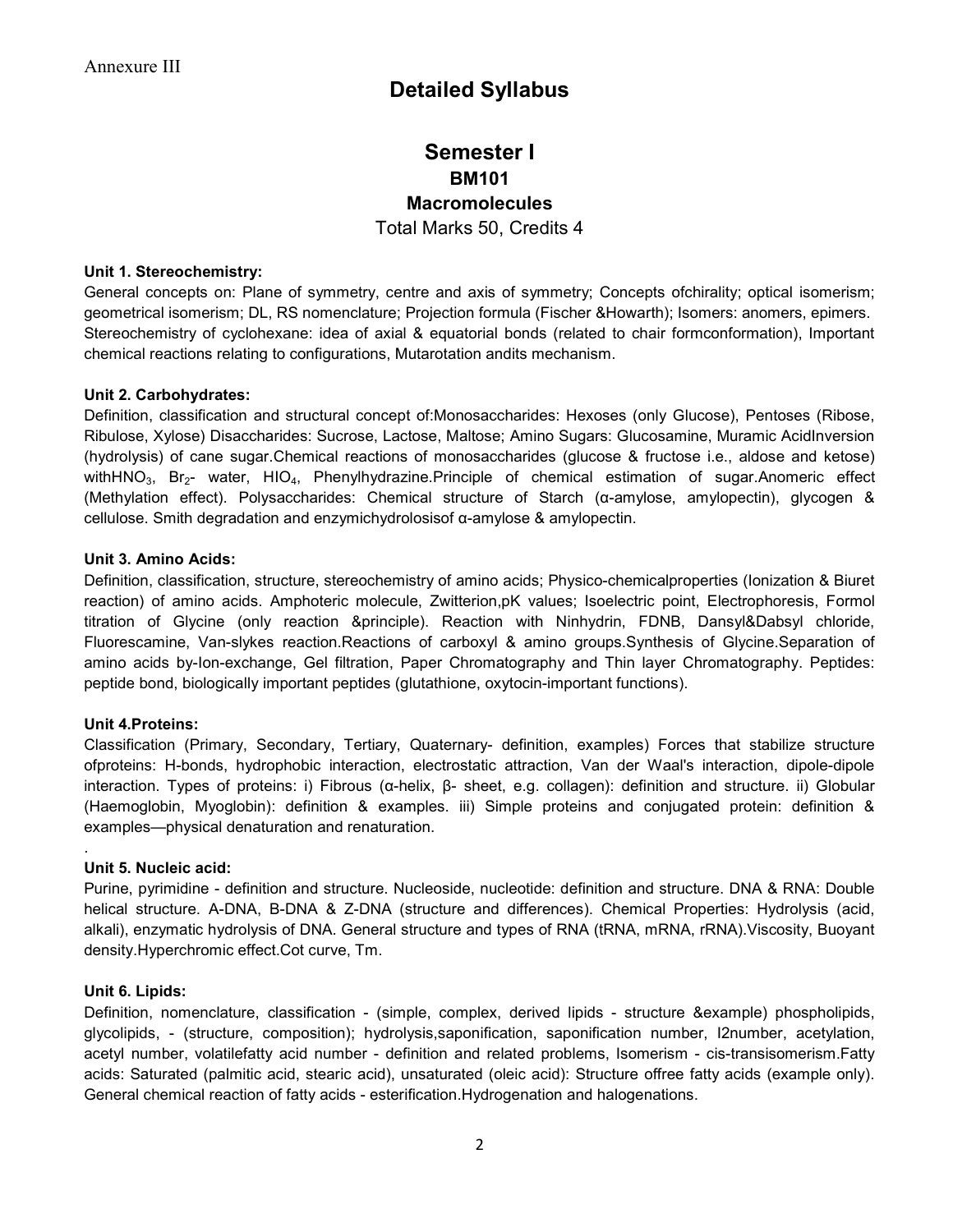# Annexure III SUGGESTED READINGS:

1. Campbell, MK (2012) Biochemistry, 7th ed., Published by Cengage Learning

2. Campbell, PN and Smith AD (2011) Biochemistry Illustrated, 4th ed., Published by ChurchillLivingstone

3. Tymoczko JL, Berg JM and Stryer L (2012) Biochemistry: A short course, 2nd ed., W.H.Freeman

4. Berg JM, Tymoczko JL and Stryer L (2011) Biochemistry, W.H.Freeman and Company

5. Nelson DL and Cox MM (2008) Lehninger Principles of Biochemistry, 5th Edition., W.H. Freemanand Company, 6. Willey MJ, Sherwood, LM &Woolverton C J (2013) Prescott, Harley and Klein's Microbiologyby. 9th Ed.,McGrawHill

7. Voet,D. and Voet J.G (2004) Biochemistry 3rd edition, John Wiley and Sons,

## BM103

# Microbial nutrition and microbial growth

Total Marks 50, Credits 4

## Unit 1. Microbial Nutrition and media:

Nutritional types (definition and example) - Photoautotrophs, Photoorganotrophs,Chemolithotrophs (ammonia, nitrite, sulfur, hydrogen, iron oxidizing bacteria); Chemoorganotrophs, Effect of oxygen on growth - classification on the basis of oxygen requirement and tolerance. Culture media: components of media, natural and synthetic media, chemically defined media, complex media, selective, differential, acid-base indicator, enriched and enrichment media.

## Unit 2. Bacterial Growth:

Growth phases - Generation time.Kinetics of growth, Batch culture.Continuous culture, Synchronous culture (definition and brief description).Physical factors influencing growth - Temperature.pH, osmotic pressure, salt concentration.

#### Unit 3. Eukaryotic microbes:

General characteristics, vegetative & reproductive structure of the following groups of microorganisms: Algae: Cyanophyta, Chlorophyta, Bacillariophyta, Phacophyta, Rhodophyta, Fungi: Phycomycetes, Asocomycetes, Basidiomycetes, Deuteromycetes; Protozoa: Giardia, Plasmodium & Entamoeba.

#### SUGGESTED READINGS:

1. Tortora GJ, Funke BR and Case CL. (2008). Microbiology: An Introduction. 9th edition. Pearson Education

2. Madigan MT, Martinko JM, Dunlap PV and Clark DP. (2014). Brock Biology of Microorganisms.14th edition. Pearson International Edition

3. Cappucino J and Sherman N. (2010). Microbiology: A Laboratory Manual. 9th edition. Pearson Education Limited

4.Wiley JM, Sherwood LM and Woolverton CJ. (2013) Prescott's Microbiology.9th Edition.McGraw Hill International.

5. Atlas RM. (1997).Principles of Microbiology.2nd edition.WM.T.Brown Publishers.6. Pelczar MJ, Chan ECS and Krieg NR.(1993). Microbiology.5th edition. McGraw

Hill Book Company.

7. Stanier RY, Ingraham JL, Wheelis ML, and Painter PR. (2005). General Microbiology. 5th edition. McMillan.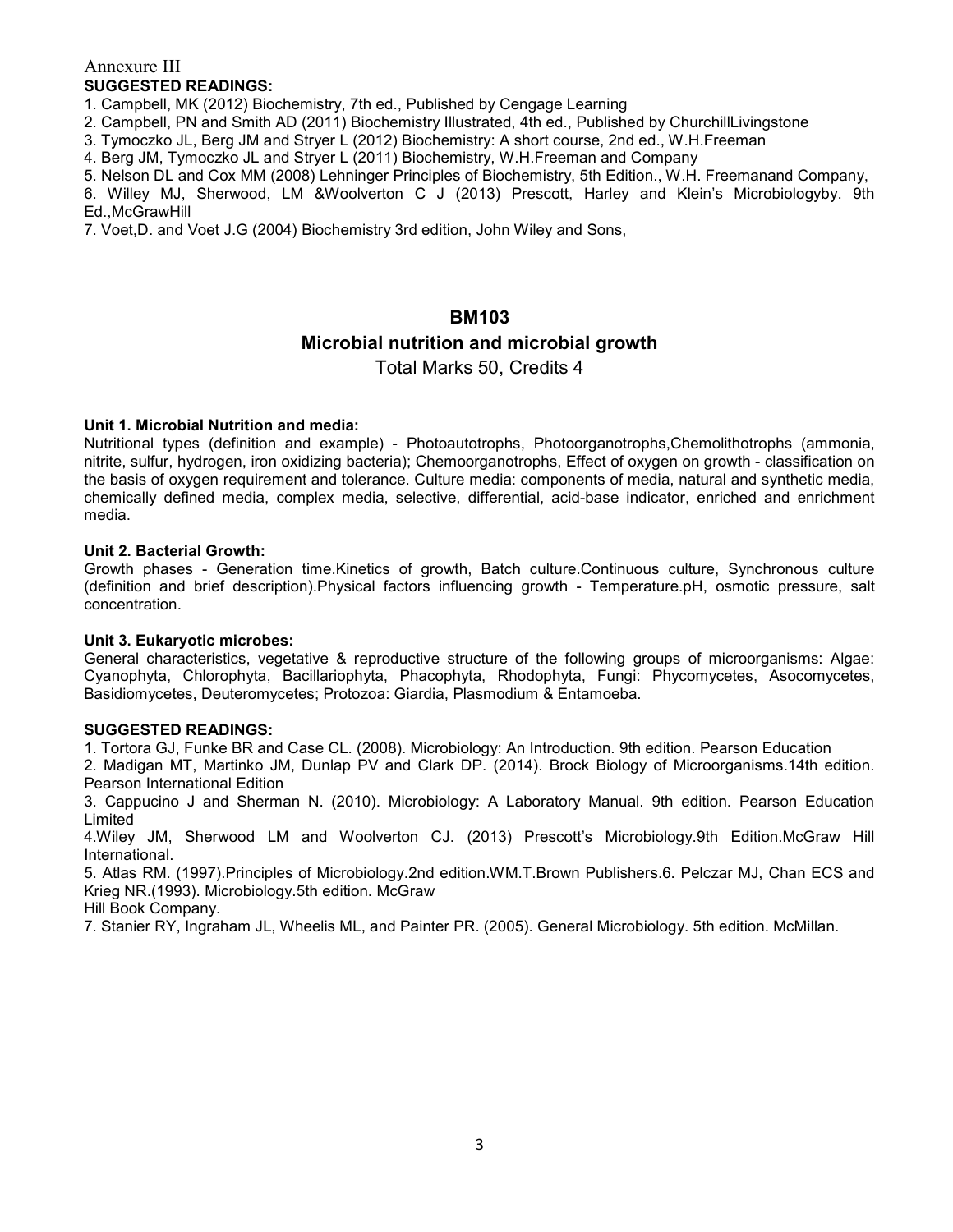# BM 191 Microbiology lab I

# Total Marks 50, Credits 4

1. Microbiology Good Laboratory Practices and Biosafety.

2. To study the principle and applications of important instruments (biological safety cabinets,autoclave, incubator,

BOD incubator, hot air oven, light microscope, pH meter) used in themicrobiology laboratory.

3. Preparation of culture media (Nutrient broth/agar, Luria-bertini broth/agar) for bacterial cultivation.

4. Sterilization of medium using Autoclave and assessment for sterility.

5. Sterilization of glassware using Hot Air Oven.

6. Sterilization of heat sensitive material by membrane filtration and assessment for sterility.

7. Demonstration of the presence of microflora in the environment by exposing nutrient agarplates to air and water.

8. Operation of Light-Microscope; use of oil-immersion objective.

9. Study of Rhizopus, Penicillium, Aspergillususing temporary/permanent mounts.

10. Study of Spirogyra and Chlamydomonas, Volvoxusing temporary/permanent Mounts

11. Study of the following protozoans using permanent mounts/photographs: Amoeba, Entamoeba, Paramecium and Plasmodium.

12. Simple staining of Bacteria/Yeast and observation under Light Microscope.

# Semester II

# BM 102

# Bacterial Morphology

Total Marks 50, Credits 4

## Unit 1. Bacterial Morphology and subcellular structures:

Morphology of bacteria: shape, size and arrangement. Slime layer, Mycelial morphology: Actinomycetes, Capsule, Ribosome, Cytoplasmic membrane (Fluid mosaic model of Singer - Nicholson); Cytoplasmic inclusion bodies - (inorganic,organic); Exospores & Cysts: types & structure; Endospore, Flagella, Pilus, Fimbriae (structure, composition and functions). Plasmids and episomes. Nuclear material, Bacterial Chromosome (Fundamental differences with eukaryotic chromosome).

#### Unit 2. Bacterial cell wall biosynthesis and structure:

Detailed structure of cell wall of bacteria and archaea; biosynthesis of peptidoglycan

#### Suggested Readings:

1.Wiley JM, Sherwood LM and Woolverton CJ. (2013) Prescott's Microbiology.9th Edition.McGraw Hill International.

2. Madigan MT, Martinko JM, Dunlap PV and Clark DP. (2014). Brock Biology of Microorganisms.14th edition.Pearson International Edition.

3. Tortora GJ, Funke BR and Case CL. (2008). Microbiology: An Introduction. 9th edition.Pearson Education.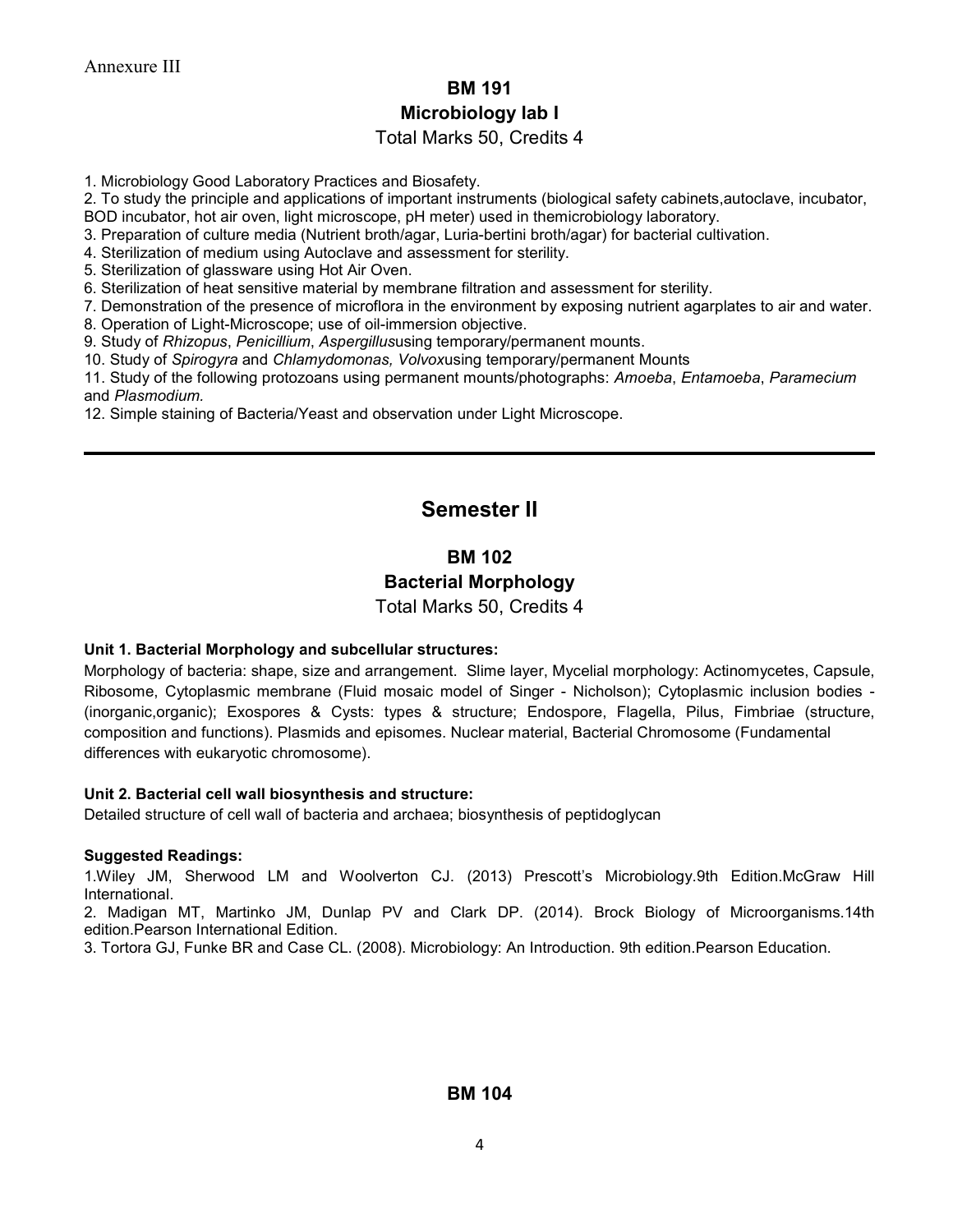# Effect of drugs on microbes, bacterial culture and staining

Total Marks 50, Credits 4

## Unit 1. Control of growth of Microbes:

Sterilization, disinfection, antiseptic, sanitizer, germicide, antimicrobial agent (definition,application & examples); physical method of disinfection and sterilization - dry heat, moist heat, filtration, radiation (mode of action, applications); Chemical control – dye solutions, alcohol, acid, alkali, halogen, heavy metal, phenol, phenol derivatives, formaldehyde, ethylene oxide, detergents (mode ofaction, applications). Assessment of chemical disinfectant; phenol coefficient-definition and method of determination.Chemotherapeutic agents - sulphonamides, antibiotics, (definition types); mechanism of action and antimicrobial spectrum of penicillin, streptomycin, tetracycline, chloramphenicol, Nalidixic acid and metronidazole; drug resistance - phenomena and mechanism.

#### Unit 2. Bacteriological culture Techniques

Concept of and isolation of Pure culture: Streaking, serial dilution and plating methods; cultivation, maintenance and preservation/stocking of pure cultures; cultivation of anaerobic bacteria, and accessing non-culturable bacteria.

## Unit 3.Stains & Staining techniques:

Definition of auxochrome; Chromophores; Acidic and Basic dyes; Classification of stains; Simple and differential staining: theories of staining, mordant and its function; Gram staining; acid fast staining; endospore staining; negative staining; capsule staining; flagella staining; mechanism of gram staining.

## SUGGESTED READINGS:

- 1. Atlas RM. (1997).Principles of Microbiology.2nd edition.WM.T.Brown Publishers.
- 2. Black JG. (2008). Microbiology: Principles and Explorations. 7th edition. Prentice Hall

3. Madigan MT, and Martinko JM.(2014). Brock Biology of Micro-organisms.14th edition.Parker J. Prentice Hall International, Inc.

- 4. Pelczar Jr MJ, Chan ECS, and Krieg NR.(2004). Microbiology.5th edition Tata McGraw Hill.
- 5. Srivastava S and Srivastava PS. (2003). Understanding Bacteria. Kluwer Academic Publishers, Dordrecht
- 6. Stanier RY, Ingraham JL, Wheelis ML and Painter PR. (2005). General Microbiology. 5th edition McMillan.
- 7. Tortora GJ, Funke BR, and Case CL. (2008). Microbiology: An Introduction. 9th edition Pearson Education.
- 8. Willey JM, Sherwood LM, and Woolverton CJ.(2013). Prescott's Microbiology.9th edition.McGraw Hill Higher Education.

9. Cappucino J and Sherman N. (2010). Microbiology: A Laboratory Manual. 9th edition. Pearson Education Limited

10. Dimmock, NJ, Easton, AL, Leppard, KN (2007). Introduction to Modern Virology.6th edition, Blackwell Publishing Ltd.

11. Carter J and Saunders V (2007). Virology: Principles and Applications. John Wiley and Sons.

12. Flint SJ, Enquist, LW, Krug, RM, Racaniello, VR, Skalka, AM (2004). Principles of Virology, Molecular biology, Pathogenesis and Control.2nd edition. ASM press Washington DC.

- 13. Levy JA, Conrat HF, Owens RA. (2000). Virology.3rd edition.Prentice Hall publication, New Jersey.
- 14. Wagner EK, Hewlett MJ. (2004). Basic Virology.2nd edition.Blackwell Publishing.

15. Mathews. (2004). Plant Virology. Hull R. Academic Press, New York.

- 16. Nayudu MV. (2008). Plant Viruses. Tata McGraw Hill, India.
- 17. Bos L. (1999) Plant viruses-A text book of plant virology by. Backhuys Publishers.

18. Versteeg J. (1985). A Color Atlas of Virology.Wolfe Medical Publication.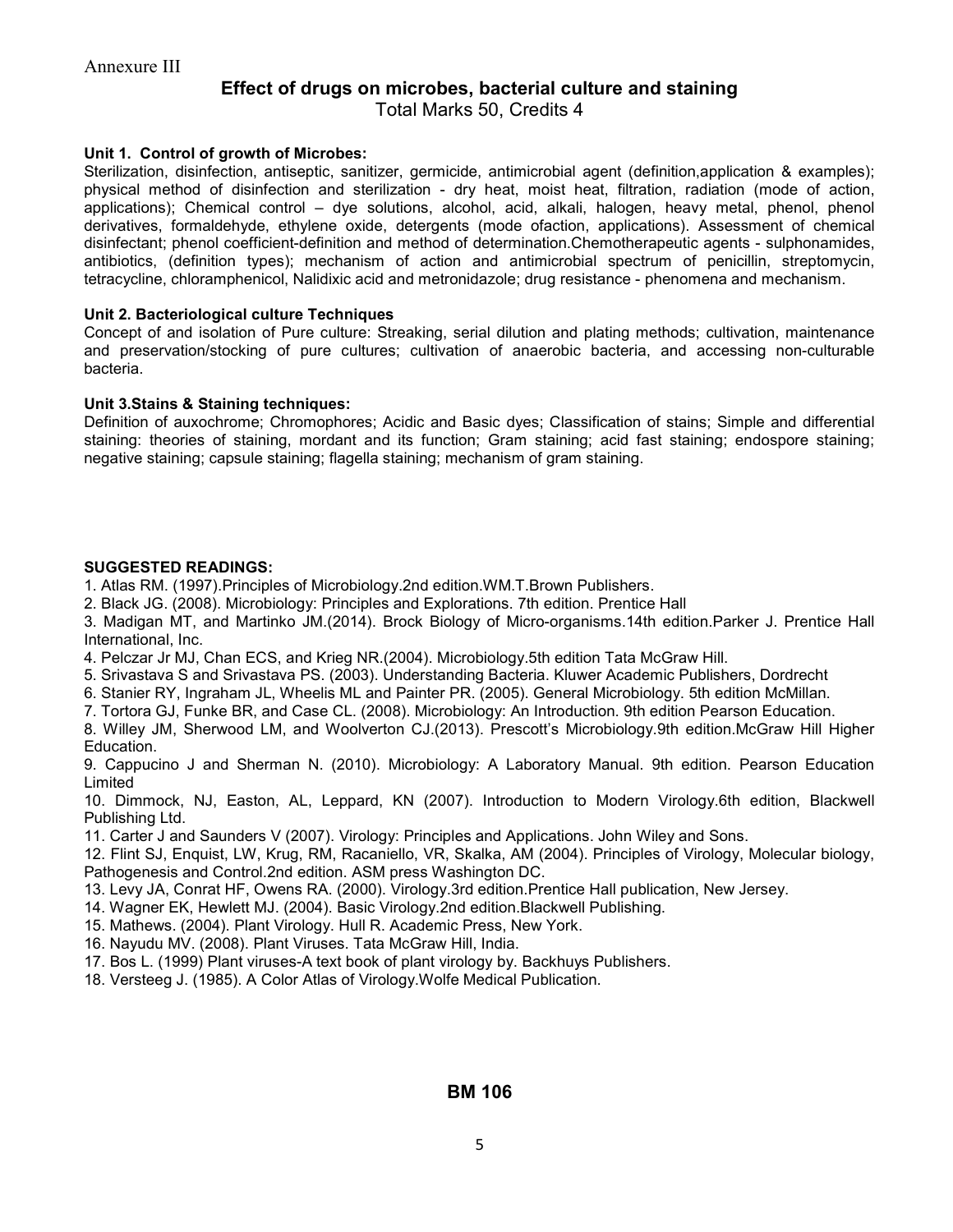# History of microbiology and kingdoms of classification

Total Marks 50, Credits 4

## Unit 1 History of Development of Microbiology

Development of microbiology as a discipline, Spontaneous generation vs. biogenesis, Germ theory of disease, Contributions of Anton von Leeuwenhoek, Louis Pasteur, Robert Koch, Joseph Lister, Alexander Fleming. Role of microorganisms in fermentation, Contributions of Martinus W. Beijerinck, Sergei N. Winogradsky, Establishment of fields of medical microbiology and immunology through the work of Paul Ehrlich, Elie Metchnikoff, Edward Jenner. An overview of Scope of Microbiology.

## Unit 2. Position of microorganisms in biological world:

Aim and principles of classification, systematics and taxonomy, concept of species, taxa, strain; conventional, molecular and recent approaches to polyphasic bacterial taxonomy, Characters used in bacterial systematic: rRNA oligonucleotide sequencing, Signature sequences.Whittaker's Five-kingdom and three-kingdom concept of living organisms (General characteristics of those groups); General features of Eubacteria and Archaebacteria (major difference within Eubacteria).

## SUGGESTED READINGS:

1. Tortora GJ, Funke BR and Case CL. (2008). Microbiology: An Introduction. 9th edition. Pearson Education

2. Madigan MT, Martinko JM, Dunlap PV and Clark DP. (2014). Brock Biology of Microorganisms.14th edition. Pearson International Edition

3. Cappucino J and Sherman N. (2010). Microbiology: A Laboratory Manual. 9th edition. Pearson Education Limited

4.Wiley JM, Sherwood LM and Woolverton CJ. (2013) Prescott's Microbiology.9th Edition.McGraw Hill International.

5. Atlas RM. (1997).Principles of Microbiology.2nd edition.WM.T.Brown Publishers.6. Pelczar MJ, Chan ECS and Krieg NR.(1993). Microbiology.5th edition. McGraw

Hill Book Company.

7. Stanier RY, Ingraham JL, Wheelis ML, and Painter PR. (2005). General Microbiology. 5th edition. McMillan.

# Semester III

# BM 201 **Biochemistry**

## Total Marks 50, Credits 4

#### Unit 1.Bioenergetics

First and Second Laws of Thermodynamics. Definitions Of Gibb's Free Energy, Enthalpy, And Entropy AndMathematical Relationship Among Them, Standard Free Energy Change And Equilibrium Constant **Coupled** 

Reactions And Additive Nature Of Standard Free Energy Change, Energy Rich Compounds: Phosphoenolpyruvate, 1,3- Bisphosphoglycerate, Thioesters, ATP.

#### Unit 2.Biochemical Techniques

Paper and Thin-Layer Chromatography, Ion Exchange Chromatography, Gel Filtration and Affinity Chromatography, Electrophoresis (Agarose and PAGE)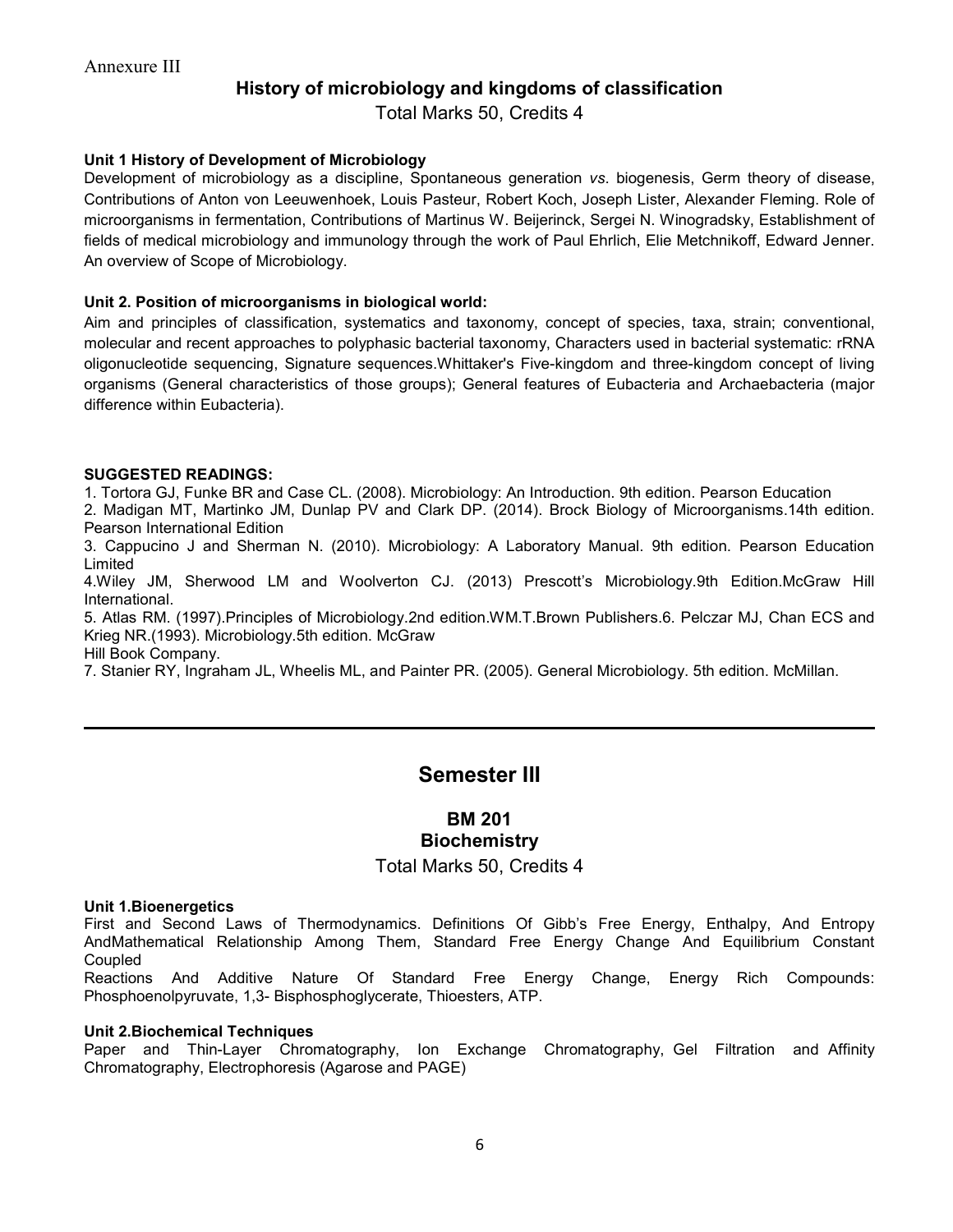# Unit 3.Enzymes

Structure of Enzyme: Apoenzyme and Cofactors, Prosthetic Group-Tpp, Coenzyme NAD, Metal Cofactors, Classification of Enzymes, Mechanism Of Action Of Enzymes: Active Site, Transition State Complex And Activation Energy; Lock and Key Hypothesis and Induced Fit Hypothesis; Significance of Hyperbolic, DoubleReciprocal Plots Of Enzyme Activity, Km, and Allosteric Mechanism; Definitions of Terms – Enzyme Unit,Specific Activity and Turnover Number, Multienzyme Complex: Pyruvate Dehydrogenase; Isozyme: Lactate

Dehydrogenase, Effect of pH And Temperature on Enzyme Activity. Enzyme Inhibition: Competitive- Sulfa Drugs; Non-Competitive-Heavy Metal Salts.

## Unit 4.Amino Acid Metabolism

Transamination, Deamination, Transmethylation and Decarboxylation.Glucogenic and Ketogenic Amino Acids, Outline of Urea Cycle.

# Unit 5.Carbohydrate Metabolism

Glycolysis, TCA-Cycle, Electron Transport Chain (In Brief) Photophosphorylation, Oxidative Phosphorylation(Chemiosmotic Theory); Anaerobic Respiration - Utilizing NO<sub>2</sub>, Sulfur (SO<sub>4</sub>), CO<sub>2</sub> As Electron Acceptors;Fermentation; Bacterial Photosynthesis (Cyanobacteria and Green-Sulphur Bacteria).

# Unit 6.Purine and Pyrimidine Metabolism

Synthesis of Purines and Pyrimidines (Elementary Concept); Microbial Reduction of Purines to Deoxy-Purines

# Unit 7.Lipid Metabolism

Oxidation of Even-And Odd-Carbon Numbered, Saturated And Unsaturated Fatty Acids; Brief Idea of FattyAcid Biosynthesis; Metabolism of Triglycerides And Phospholipids.

# Suggested Readings:

1. Campbell, Mk (2012) Biochemistry, 7th Ed., Published By Cengage Learning.

2. Campbell, Pn And Smith Ad (2011) Biochemistry Illustrated, 4th Ed., Published By ChurchillLivingstone.

3. TymoczkoJl, Berg JmAndStryer L (2012) Biochemistry: A Short Course, 2nd Ed., W.H.Freeman.

4. Berg Jm, TymoczkoJlAndStryer L (2011) Biochemistry, W.H.Freeman And Company.

5. Nelson Dl And Cox Mm (2008) Lehninger Principles Of Biochemistry, 5th Edition., W.H. FreemanAnd Company.

6. Willey Mj, Sherwood, Lm &Woolverton C J (2013) Prescott, Harley And Klein's Microbiology By.9th Ed., Mcgrawhill.

7. Voet D. And Voet J.G (2004) Biochemistry 3rd Edition, John Wiley And Sons.

# BM 291

# Microbiology lab II

1. Concept of molarity, normality, percentage, dilutions, pH and buffers, Preparation of buffers and Numerical problems to explain the concepts.

2. Qualitative tests for the detection of biomolecules: Glucose, Fructose (Benedict's Test); Sucrose (Acid hydrolysis & Benedict's Test); Starch (Iodine Test), Proteins (Biuret method); Amino acids (Ninhydrin); Lipids (Grease Spot Test, Red Test).

3. Study of enzyme kinetics – calculation of Vmax , Km, Kcat values

4. Estimation of amino acid (glycine) by formol titration.

5. Study of protein secondary and tertiary structures with the help of models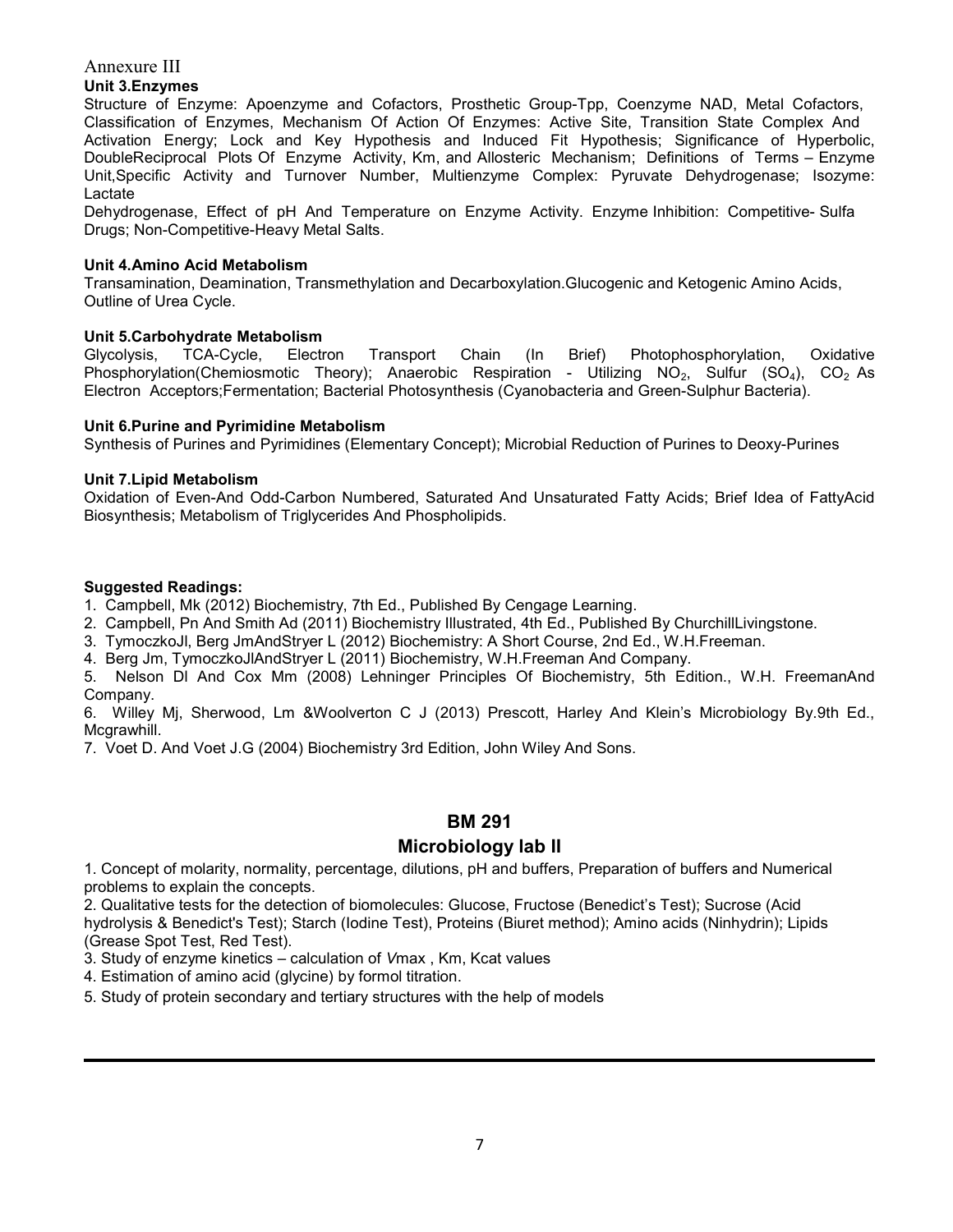# Semester IV

# BM 202 Bio-techniques and Cell & Molecular Biology

Total Marks 50, Credits 4

# Bio-techniques:

## Unit 1. Microscopy: Principles and applications.

Principles and applications of - Light microscopy: brightfield and darkfield, Phase contrast microscopy,Fluorescence Microscopy, Confocal Microscopy, Electron Microscopy (Scanning and Transmission Electron Microscopy); Micrometry.

## Unit 2.Electromagnetic radiation and Spectrophotometry.

Basic principles of electromagnetic radiation: Energy, wavelength, wave numbers and frequency, review of electronic structure of molecules.

UV-visible spectrophotometry: Beer Lambert law, light absorption and its transmittance, factors affecting absorption properties of a chromophore, Principle and use of study of absorption spectra of biomolecules;structural analyses of DNA/ protein using absorption of UV light. Colorimetry and turbidometry

Fluorescence spectroscopy: Theory of fluorescence, static and dynamic quenching, resonance energy transfer, fluorescent probes in the study of protein and nucleic acids.

Mass spectrometry (MALDI-TOF): Physical basis and uses of MS in the analysis of proteins/ nucleic acids.

#### Unit 3.Radiation Biology.

Concept of radioisotopes, types of radioactive decay (gamma and beta emitter), half-life,detection and measurement of radioactivity: methods based upon ionization (GM counter),methods based upon excitation (scintillation counter). Autoradiography, radioisotopes indiagnosis and radiotherapy.Effect of radiations (ionizing and non-ionizing) on livingsystems, precautions and safety measures in handling radioisotopes.

#### Unit 4.Hydrodynamic methods.

Viscosity: Methods of measurement of viscosity, specific and intrinsic viscosity, relationship between viscosity and molecular weight, measurement of viscoelasticity of DNA.

Sedimentation: Principle of centrifugation; Svedberg equation, RCF and sedimentation coefficient; relationship between RPM and RCF; differential and density gradient centrifugation, preparative and analytical ultracentrifugation techniques, fractionation of cellular components using centrifugation with examples. Flow Cytometry: Basic principle of flow cytometry and cell sorting, detection strategies in flow cytometry.

#### Unit 5.Biostatistics.

Introduction to biostatistics & its use.Basic idea on variables, frequency distribution and sampling. Measures of central tendency: mean, median, mode. Measures of distributions: variance, range, quartile deviation.Standard deviation and standard error - problems and application.Students t-test and Chi square test- problems andapplication. Correlation and Regression.

# Cell & Molecular Biology:

## Unit 1 Structure of Cell

Plasma membrane: Structure and transport of small molecules; Cell Wall: Eukaryotic cell wall, Extracellular matrix; Cytoskeleton: Structure and organization of actin filaments, association of actin filaments with plasma membrane, cell surface protrusions, intermediate filaments, microtubules.

#### Unit 2 Cell Organelles and Cell Cycle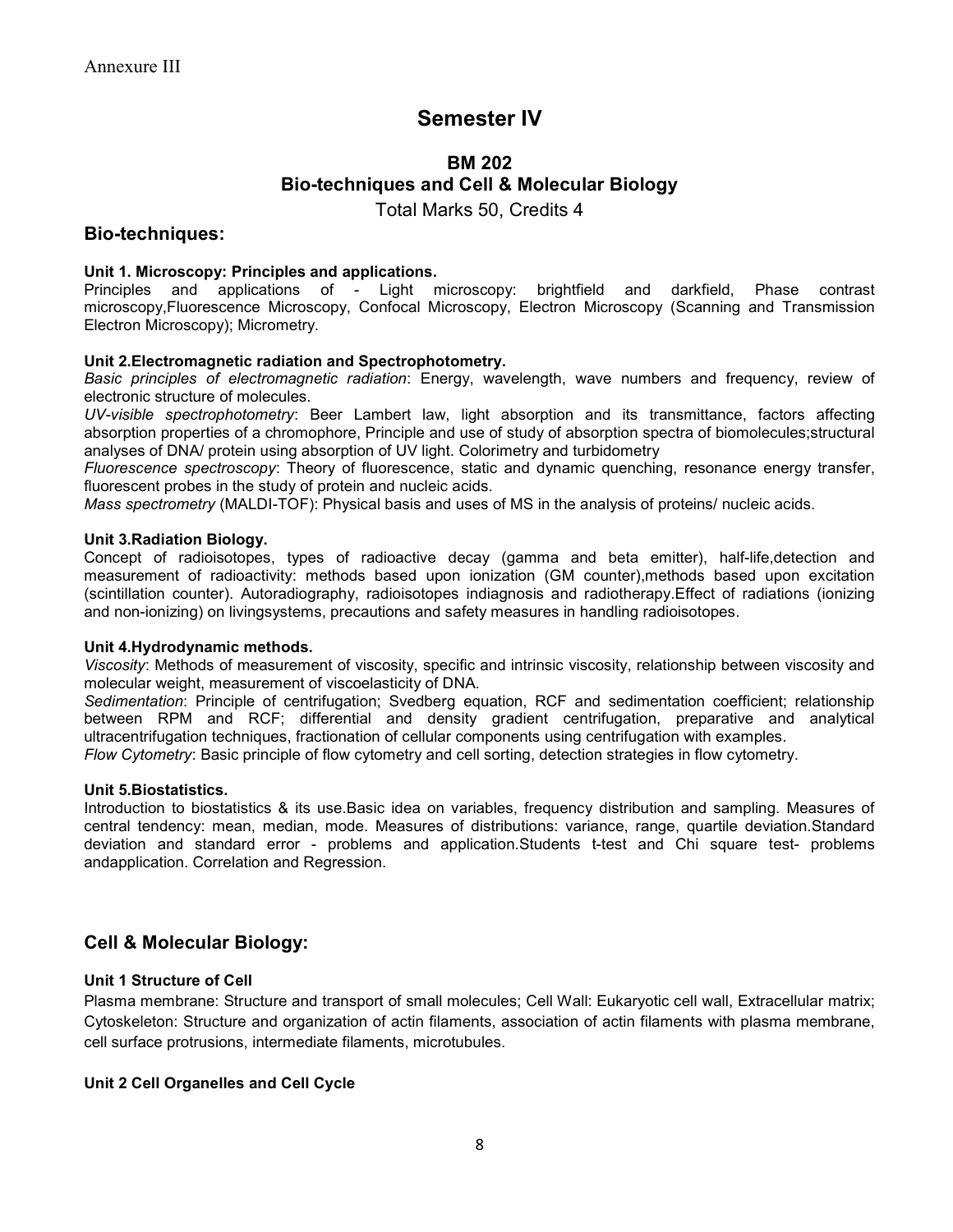Mitochondria, chloroplasts, lysosomes and peroxisomes; Nucleus: Nuclear envelope, nuclear pore complex, nucleolus and nuclear lamina; Chromatin; Endoplasmic Reticulum and Golgi Apparatus.Cell cycle, Mitosis and Meiosis;Brief idea about Development of cancer and Programmed cell death.

## Unit 3 Structures of DNA and RNA / Genetic Material

DNA structure: Salient features of double helix, Types of DNA, denaturation and renaturation, cot curves. DNA topology: linking number,twist and writhe. RNA Structure.

## Unit 4 Replication of DNA (Prokaryotes and Eukaryotes)

Bidirectional and unidirectional replication, semi- conservative, semi- discontinuous replication. Mechanism of DNA replication: Enzymes and proteins involved in DNA replication – DNA polymerases, DNA ligase, primase, telomerase – for replication of linear ends, and other accessory protein. Various models of DNA replication including rolling circle, D- loop (mitochondrial), Ө (theta) mode of replication. Inhibitors of DNA Replication.

## Unit 5 Transcription in Prokaryotes and Eukaryotes

Concept of Operon (lac and trp), Promoter and Operator; Mechanism of Transcription; RNA polymerase, transcription unit; Transcription in Eukaryotes: RNA polymerases, general Transcription factors. Inhibitors of Transcription.

## Unit 6 Post-Transcriptional Processing

Concept of introns and exons, RNA splicing, spliceosome machinery, concept of alternative splicing, Polyadenylation and capping.

#### Unit 7 Translation (Prokaryotes and Eukaryotes)

Genetic code, Degeneracy of the genetic code and Wobble Hypothesis;Translational machinery, charging of tRNA, aminoacyl tRNAsynthetases, Mechanisms of initiation, elongation and termination of polypeptides in both prokaryotes and eukaryotes, Fidelity of translation; Inhibitors of protein synthesis in prokaryotes and eukaryotes.

#### SUGGESTED READINGS:

1. Wilson K and Walker J. (2010). Principles and Techniques of Biochemistry and MolecularBiology.  $7^{th}$ Ed., Cambridge University Press.

2. David Freifelder (1982) Physical Biochemistry: Applications to Biochemistry and Molecular Biology, 2<sup>nd</sup> Ed., W.H. Freeman and Company.

3. A. Edmondson and D. Druce : Advanced Biology Statistics, Oxford University Press; 1996.

4. W. Danial : Biostatistics : A foundation for Analysis in Health Sciences, John Wiley and Sons Inc; 2004.

5. Nelson DL and Cox MM. (2008). Lehninger Principles of Biochemistry, 5<sup>th</sup>Ed., W.H.Freeman and Company.

6. Willey MJ, Sherwood LM &Woolverton C J.(2013). Prescott, Harley and Klein'sMicrobiology.9<sup>th</sup>Ed., McGrawHill.

7. Karp G. (2010) Cell and Molecular Biology: Concepts and Experiments. 6th edition.JohnWiley & Sons.Inc.

8. De Robertis EDP and De Robertis EMF.(2006). Cell and Molecular Biology.8th edition.Lipincott Williams and Wilkins, Philadelphia.

9. Cooper G.M. and Hausman R.E. (2009). The Cell: A Molecular Approach. 5<sup>th</sup>Edition.ASM Press & Sunderland, Washington D.C., Sinauer Associates, MA.

10. Nigam A and Ayyagari A. 2007. Lab Manual in Biochemistry, Immunology and Biotechnology. Tata McGraw Hill.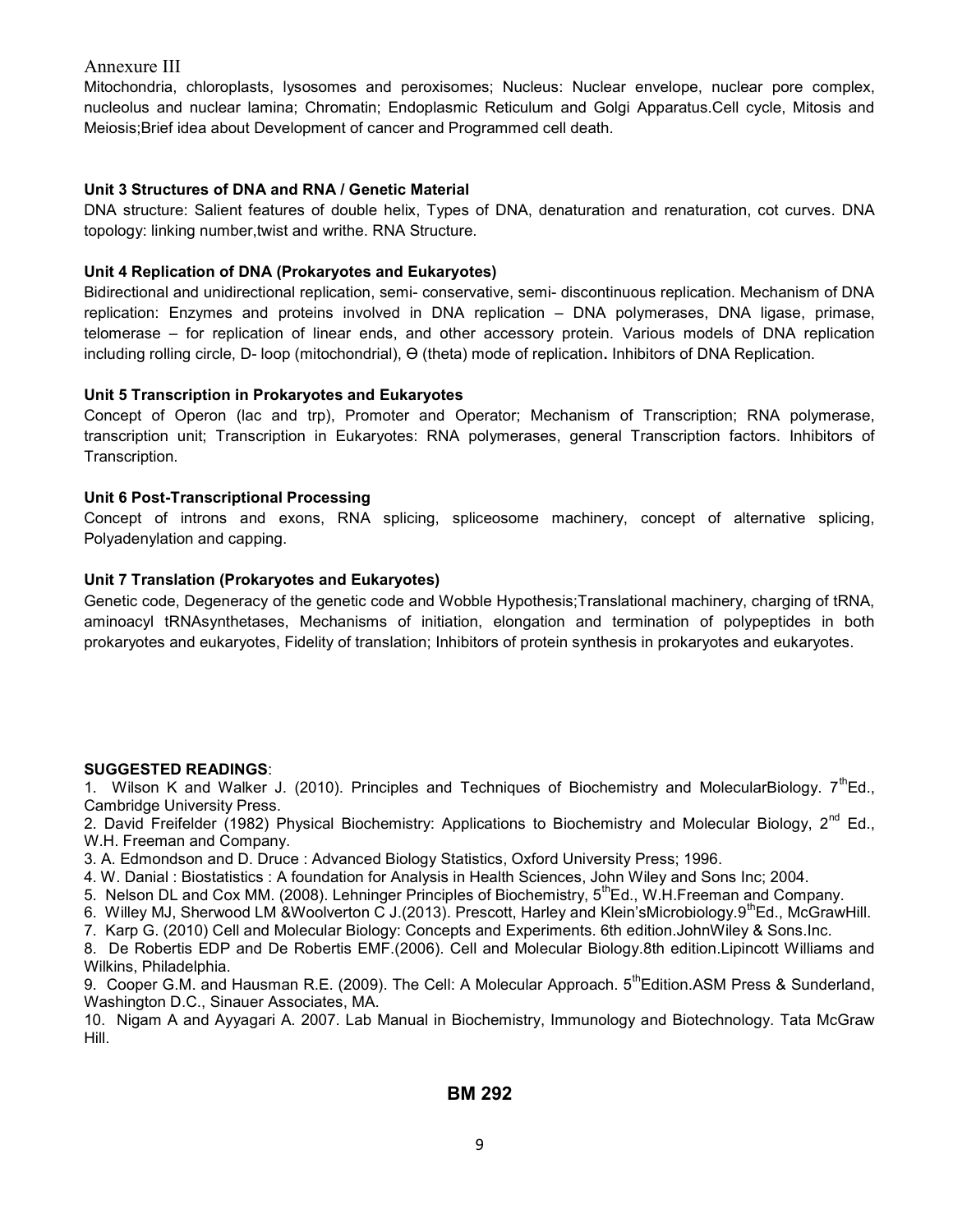# Microbiology lab III Total Marks 50, Credits 4

## Unit I.General Microbiology

- 1. Simple staining.
- 3. Negative staining.
- 4. Gram's staining.
- 5. Acid fast staining-permanent slide only.
- 6. Capsule staining.
- 7. Endospore staining.

2. Preparation of different media: Synthetic media BG-11, Complex media-Nutrient agar, McConkey agar, EMB agar, Endo agar.

- 8. Isolation of pure cultures of bacteria by streaking method.
- 10. Preservation of bacterial cultures by various techniques.
- 11. Estimation of CFU count (serial dilution of soil and water sample) by spread plate method/pour plate method.
- 12. Motility by hanging drop method.

## Unit II.Bio-techniques

- 1. Effect of different solvents on UV absorption spectra of proteins.
- 2. Study of structural changes of proteins at different pH using UV spectrophotometry.
- 3. Study of structural changes of proteins at different temperature using UV spectrophotometry.
- 4. Determination of melting temperature of DNA.
- 5. Study the effect of temperature on the viscosity of a macromolecule (Protein/DNA).
- 6. Use of viscometry in the study of ligand binding to DNA/protein.
- 7. Study of fluorescent micrographs to visualize bacterial cells.
- 8. Ray diagrams of phase contrast microscopy and Electron microscopy.
- 9. Determination of  $\lambda$ max for an unknown sample and calculation of extinction coefficient.
- 10. Separation of components of a given mixture using a laboratory scale centrifuge.
- 11. Understanding density gradient centrifugation with the help of pictures.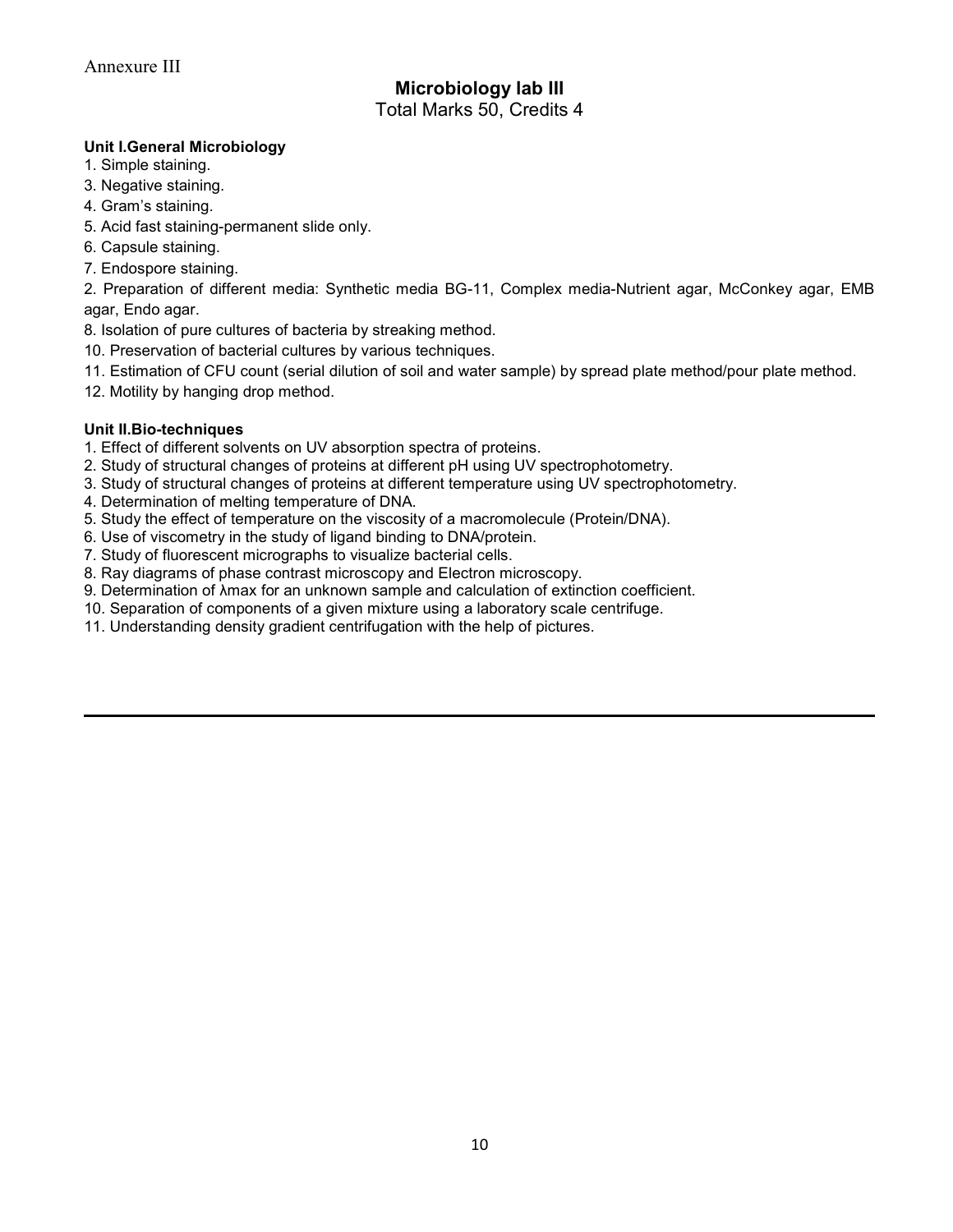# Semester V

# BM 301 Microbial Genetics and Recombinant DNA Technology Total Marks 50, Credits 4

# Microbial Genetics:

## Unit 1.Mutations and Repair.

Experimental evidence for DNA as genetic material (Experiments of Griffith, Avery and MacLeod; Hershey and Chase); Experimental evidence for RNA as genetic material (TMV),Mutations and mutagenesis: Definition and types of Mutations; Physical and chemical mutagens; Molecular basis of mutations; Functional mutants (loss and gain of function mutants); Uses of mutations. Reversion and suppression: True revertants; Intra- and inter-genic suppression; Ames test; Mutatorgenes. Repair: Reversal of UV damage in prokaryotes :photoreactivation, base excision and nucleotide excision repair , post replicational repair, mismatch repair, SOS repair, error prone repair.

## Unit 3. Plasmids:

Types of plasmids – F plasmid, R Plasmids, colicinogenic plasmids, Ti plasmids, linear plasmids,yeast- 2μplasmid, Plasmid replication and partitioning, Host range, plasmid-incompatibility, plasmidamplification, Regulation of copy number, curing of plasmids.

## Unit 4. Mechanisms of Genetic Exchange

Transformation - Discovery, mechanism of natural competence; Conjugation - Discovery, mechanism, Hfr and F' strains, Interrupted mating technique and time ofentry mapping; Transduction - Generalized transduction, specialized transduction, LFT & HFT lysates, Mapping byrecombination and co-transduction of markers.

#### Unit 5. Phage Genetics

Features of T4 genetics, Genetic basis of lytic versus lysogenic switch of phage lambda

#### Unit 6. Transposable elements

Prokaryotic transposable elements – Insertion Sequences, composite and non-composite transposons,Replicative and Non replicative transposition, Mu transposon; Eukaryotic transposable elements - Yeast (Ty retrotransposon), Drosophila (P elements), Maize(Ac/Ds); Uses of transposons and transposition.

# Recombinant DNA Technology:

#### Unit 1. Introduction to Genetic Engineering

Milestones in genetic engineering and biotechnology

## Unit 2. Molecular Cloning- Tools and Strategies

Cloning Tools; Restriction modification systems: Types I, II and III. Mode of action, nomenclature,applications of Type II restriction enzymes in genetic engineering; DNA modifying enzymes and their applications: DNA polymerases. Terminal deoxynucleotidyltransferase, kinases and phosphatases, and DNA ligases.Cloning Vectors: Definition and Properties; Plasmid vectors: pBR and pUC series, Bacteriophage lambda and M13 based vectors, Cosmids, BACs, YACs; Use of linkers and adaptors; Expression vectors: E.coli lac and T7 promoter-based vectors, yeast YIp, YEp and YCp vectors,Baculovirus based vectors, mammalian SV40-based expression vectors.

#### Unit 3. Methods in Molecular Cloning

Isolation and purification of nucleic acid; Transformation of DNA: Chemical method, Electroporation,Gene delivery: Microinjection, electroporation, biolistic method (gene gun), liposome and viralmediated delivery, Agrobacterium mediated delivery. Southern - and Northern - blotting techniques, dot blot, DNA microarray analysis, Western blotting.

#### Unit4. DNA Amplification and DNA sequencing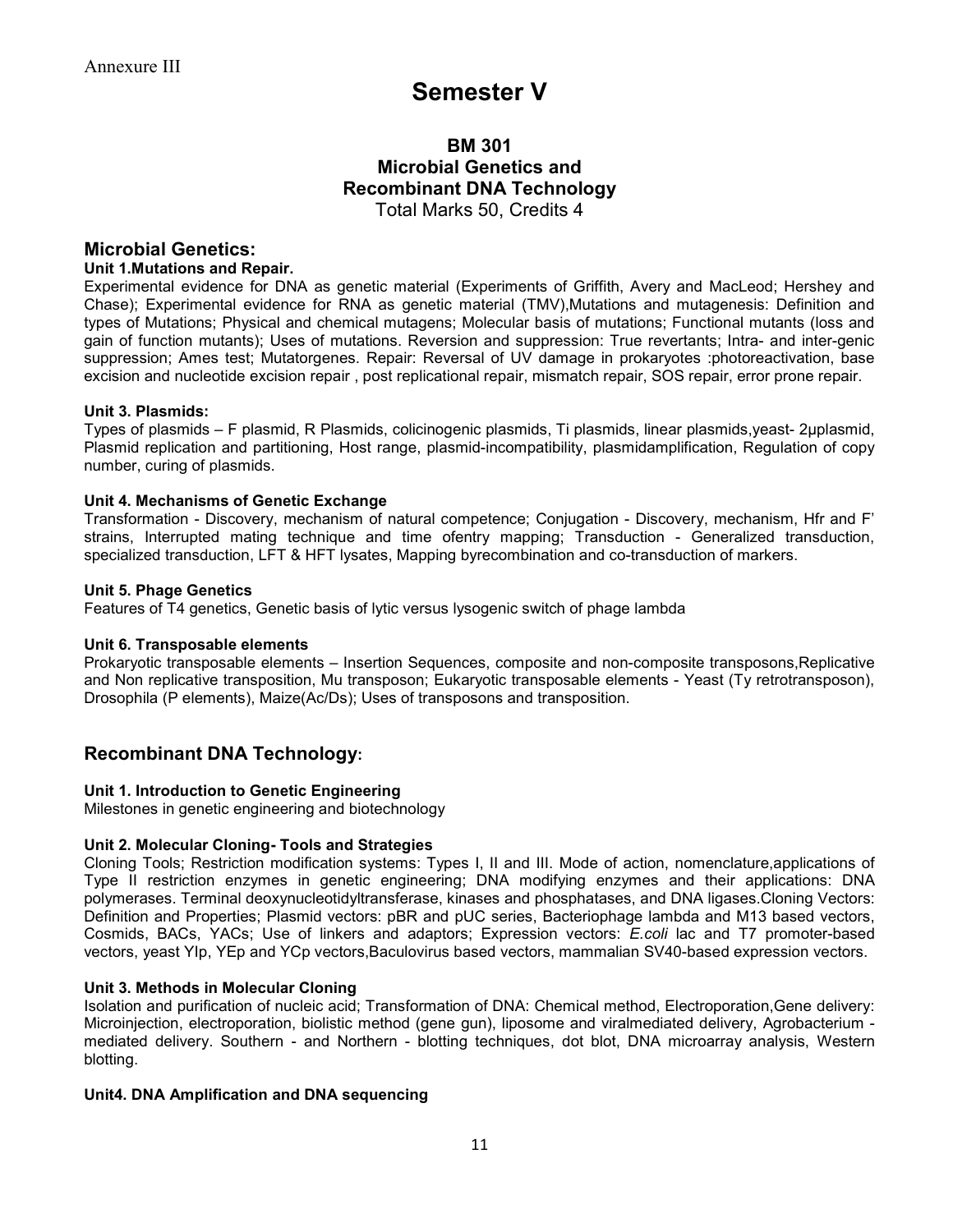PCR: Basics of PCR, RT-PCR, Real-Time PCR; Sanger's method of DNA Sequencing: traditional and automated sequencing; Primer walking and shotgun sequencing.

#### Unit 5. Construction and Screening of Genomic and cDNA libraries

Genomic and cDNA libraries: Preparation and uses, Screening of libraries: Colony hybridization andcolony PCR, Chromosome walking and chromosome jumping.

#### Unit 6. Applications of Recombinant DNA Technology

Products of recombinant DNA technology: Products of human therapeutic interest - insulin, hGH,antisense molecules. Bt transgenic - cotton, brinjal, Gene therapy, recombinant vaccines, proteinengineering and site directed mutagenesis.

## SUGGESTED READINGS:

1. Larry Snyder, J. E. Peters , Tina M. Henkin, WendyChampness (2013) Molecular Genetics of Bacteria, 4th Ed., ASM Press.

2. Klug WS, Cummings MR, Spencer, C, Palladino, M (2011). Concepts of Genetics, 10th Ed.,Benjamin **Cummings** 

3. Pierce BA (2011) Genetics: A Conceptual Approach, 4th Ed., Macmillan Higher EducationLearning

4. Watson JD, Baker TA, Bell SP et al. (2008) Molecular Biology of the Gene, 6th Ed., BenjaminCummings

5. Maloy SR, Cronan JE and FriefelderD(2004) Microbial Genetics 2nd EDITION., Jones and BarlettPublishers

6. Brown TA. (2010). Gene Cloning and DNA Analysis.6th edition.Blackwell Publishing, Oxford,U.K.

7. Clark DP and Pazdernik NJ. (2009). Biotechnology: Applying the Genetic Revolution. ElsevierAcademic Press, USA

8. Primrose SB and Twyman RM. (2006). Principles of Gene Manipulation and Genomics, 7th edition.Blackwell Publishing, Oxford, U.K.

9. Sambrook J and Russell D. (2001). Molecular Cloning-A Laboratory Manual. 3rd edition. ColdSpring Harbor Laboratory Press

# BM 303 Immunology Total Marks 50, Credits 4

#### Unit 1 Introduction

Concept of Innate and Adaptive immunity; Contributions of following scientists to the developmentof field of immunology - Edward Jenner, Karl Landsteiner, Robert Koch, Paul Ehrlich, ElieMetchnikoff, Peter Medawar, MacFarlane Burnet, Neils K Jerne, Rodney Porter and SusumuTonegawa.

#### Unit 2 Immune Cells and Organs

Structure, Functions and Properties of: ImmuneCells – Stem cell, T cell, B cell, NK cell,Macrophage, Neutrophil, Eosinophil, Basophil, Mast cell, Dendritic cell; and Immune Organs – BoneMarrow, Thymus, Lymph Node, Spleen, GALT, MALT, CALT.

#### Unit 3 Antigens

Characteristics of an antigen (Foreignness, Molecular size and Heterogeneity); Haptens; Epitopes (T& B cell epitopes); T-dependent and T-independent antigens; Adjuvants.

#### Unit 4 Antibodies

Structure, Types, Functions and Properties of antibodies; Antigenic determinants on antibodies(Isotypic, allotypic, idiotypic); VDJ rearrangements; Monoclonal and Chimeric antibodies.

#### Unit 5 Major Histocompatibility Complex

Organization of MHC locus (Mice & Human); Structure and Functions of MHC I & II molecules;Antigen processing and presentation (Cytosolic and Endocytic pathways).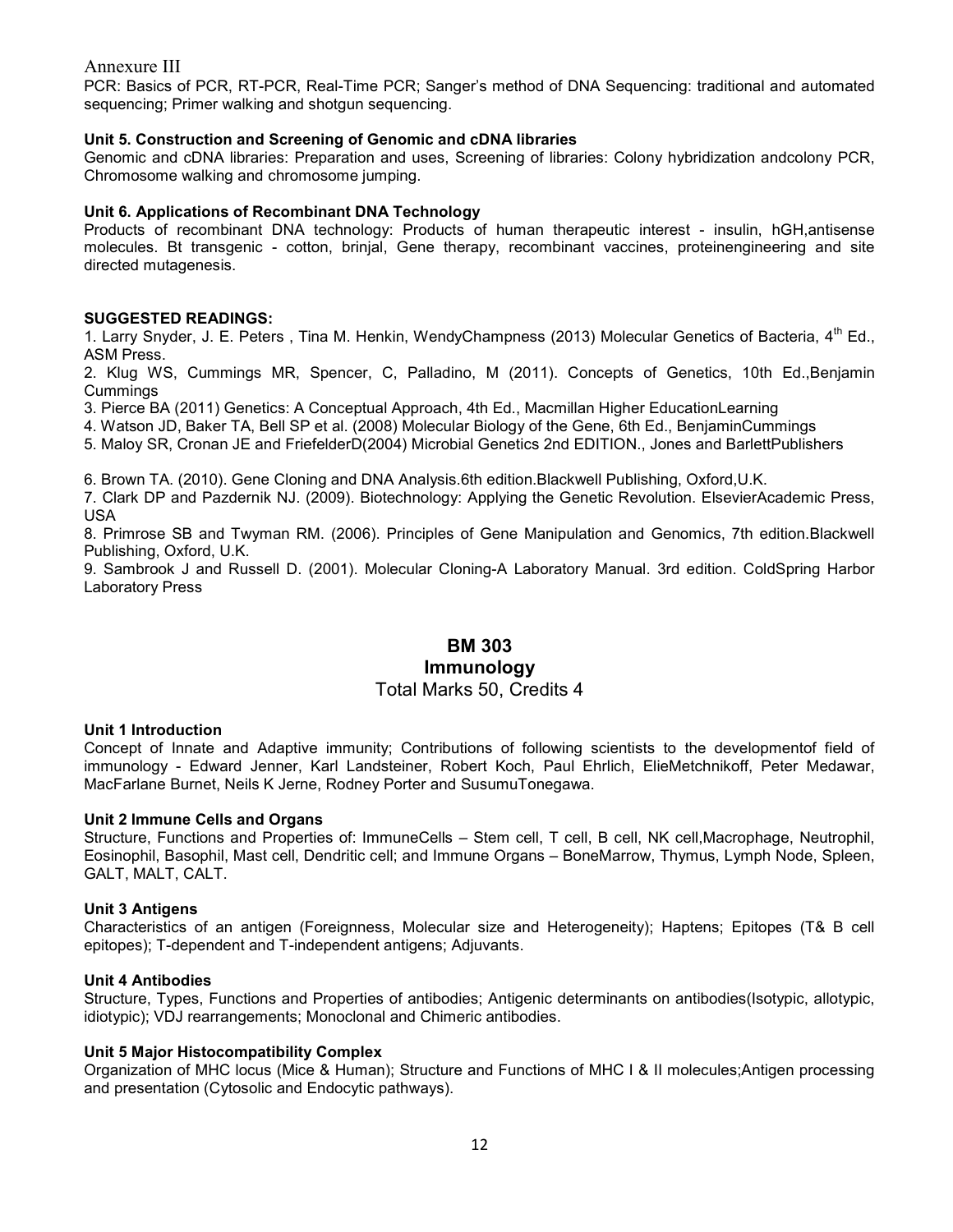## Unit 6 Complement System

Components of the Complement system; Activation pathways (Classical, Alternative and Lectinpathways); Biological consequences of complement Activation

#### Unit 7 Generation of Immune Response

Primary and Secondary Immune Response; Generation of Humoral Immune Response (Plasma and Memory cells); Generation of Cell Mediated Immune Response (Self MHC restriction, T cellactivation, Co- stimulatory signals); Killing Mechanisms by CTL and NK cells, Introduction to tolerance.

#### Unit 8 Immunological Disorders and Tumor Immunity

Types of Autoimmunity and Hypersensitivity with examples; Immunodeficiencies - Animal models(Nude and SCID mice), SCID, DiGeorge syndrome, Chediak- Higashi syndrome, Leukocyte adhesiondeficiency, CGD; Types of tumors, tumor Antigens, causes and therapy for cancers.

## Unit 9 Immunological Techniques

Principles of Precipitation, Agglutination, Immunodiffusion, Immunoelectrophoresis, RIA, ELISA,ELISPOT, Western blotting, Immunofluoresence, Flow cytometry, Immunoelectron microscopy.

#### SUGGESTED READINGS:

1. Abbas AK, Lichtman AH, Pillai S. (2007). Cellular and Molecular Immunology.6th editionSaunders Publication, Philadelphia.

2. Delves P, Martin S, Burton D, Roitt IM. (2006). Roitt's Essential Immunology.11th editionWileyBlackwell Scientific Publication, Oxford.

3. Goldsby RA, Kindt TJ, Osborne BA. (2007). Kuby's Immunology.6th edition W.H. Freeman andCompany, New York.

4. Murphy K, Travers P, Walport M. (2008). Janeway'sImmunobiology.7th edition Garland SciencePublishers, New York.

5. Peakman M, and Vergani D. (2009).Basic and Clinical Immunology.2nd edition ChurchillLivingstone Publishers, Edinberg.

6. Richard C and Geiffrey S. (2009). Immunology.6th edition.Wiley Blackwell Publication.

# BM 305 Virology and Medical Microbiology

Total Marks 50, Credits 4

## Unit 1.Virology and Viral diseases

#### (a)Nature and Properties of Viruses

Introduction: Discovery of viruses, nature and definition of viruses, general properties, concept of viroids, virusoids, satellite viruses and Prions. Structure of Viruses: Capsid symmetry, enveloped and nonenveloped viruses; Isolation, purification and cultivation of viruses; Viral taxonomy: Classification and nomenclature of different groups of viruses.

#### (b) Viral multiplication in the Cell:

Lytic and lysogenic cycle. Description of important viruses: salient features of the viruses infecting different hosts - Bacteriophages (T4 & Lambda); Plant (TMV & Cauliflower Mosaic Virus), Human (Replication and Symptoms of: Adenovirus, Retrovirus, Hepatitis viruses, Influenza virus; Assembly, budding and maturation of HIV).

#### (c) Role of Viruses in Disease and its prevention

Viruses as pathogens: Role of viruses in causing diseases; Prevention and control of viruses: Antiviral compounds and their mode of action, Interferon and their mode of action, General principles of viral vaccination.

#### (d) Viral Diseases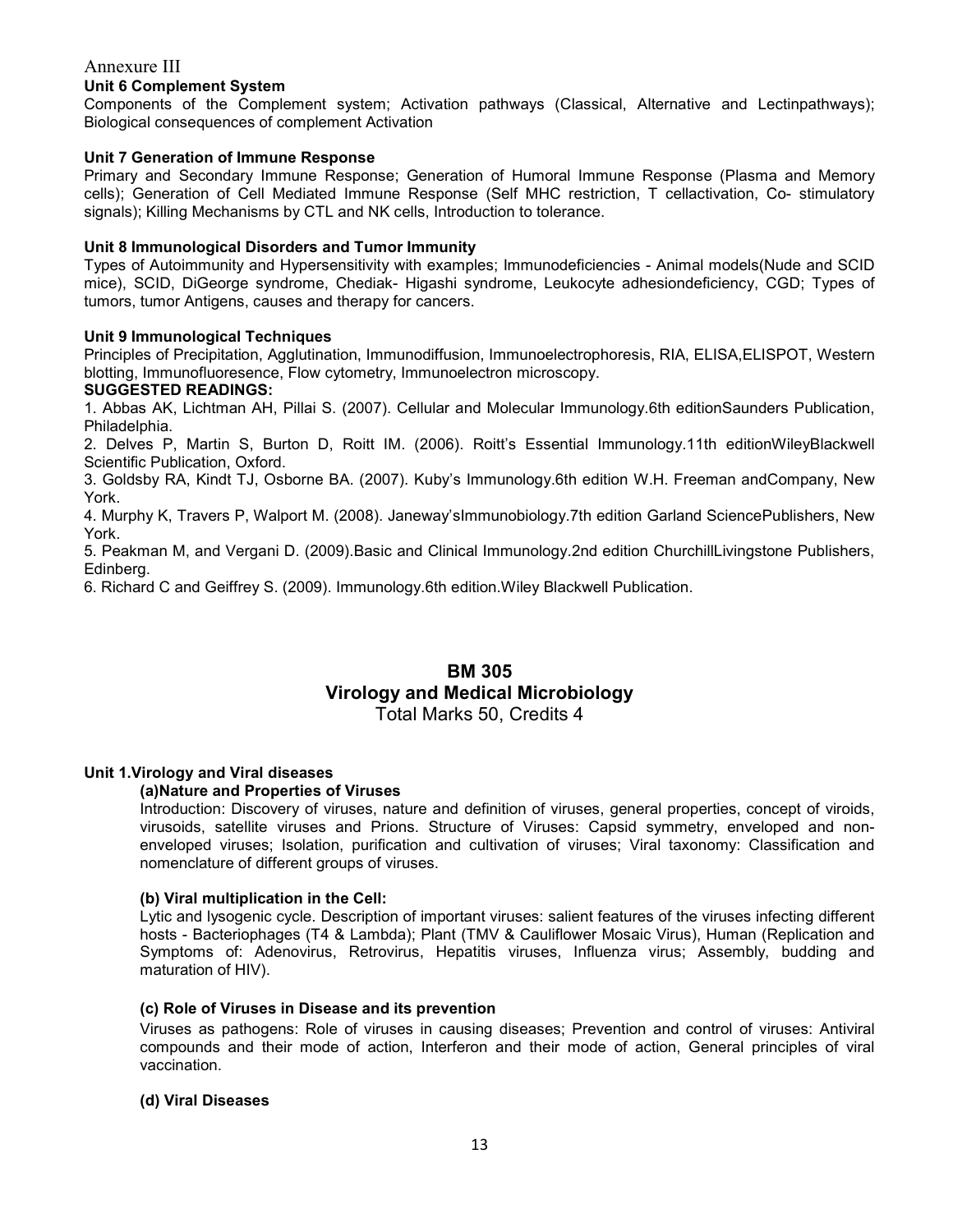List of diseases of various organ systems and their causative agents. The following diseases in detailwith Symptoms, mode of transmission, prophylaxis and control: Polio, Herpes, Hepatitis, Rabies, Dengue, AIDS, Influenza with brief description of swine flu, Ebola,Chikungunya, Japanese Encephalitis.

## Unit 2.Normal microflora of the human body and host pathogen interaction.

Normal microflora of the human body: Importance of normal microflora, normal microflora of skin,throat, gastrointestinal tract, urogenital tract. Host pathogen interaction: Definitions - Infection, Invasion, Pathogen, Pathogenicity, Virulence,Toxigenicity, Carriers and their types, Opportunistic infections, Nosocomial infections. Transmission of infection, Pathophysiologic effects of LPS

## Unit 2. Bacterial diseases

List of diseases of various organ systems and their causative agents. The following diseases in detailwith Symptoms, mode of transmission, prophylaxis and control-Respiratory Diseases: Streptococcus pyogenes, Haemophilusinfluenzae, Mycobacterium tuberculosis. Gastrointestinal Diseases: Escherichiacoli, Salmonella typhi, Vibrio cholerae, Helicobacter pylori. Others: Staphylococcus aureus, Bacillusanthracis, Clostridium tetani, Treponema pallidum,Clostridium difficie.

## Unit 4. Protozoan diseases

List of diseases of various organ systems and their causative agents.The following diseases in detailwith Symptoms, mode of transmission, prophylaxis and controlMalaria, Kala-azar.

## Unit 5. Fungal diseases

Brief description of each of the following types of mycoses and one representative disease to bestudied with respect to transmission, symptoms and preventionCutaneous mycoses: Tinea pedis (Athlete's foot) Systemic mycoses: Histoplasmosis; Opportunistic mycoses: Candidiasis

## Unit 6. Antimicrobial agents: General characteristics and mode of action

Antibacterial agents: Five modes of action with one example each: Inhibitor of nucleic acid synthesis;Inhibitor of cell wall synthesis; Inhibitor of cell membrane function; Inhibitor of protein synthesis; Inhibitor of metabolism. Antifungal agents: Mechanism of action of Amphotericin B, Griseofulvin. Antiviral agents: Mechanism of action of Amantadine, Acyclovir, Azidothymidine. Antibiotic resistance, MDR, XDR, MRSA, NDM-1.

# SUGGESTED READINGS:

1. Dimmock, NJ, Easton, AL, Leppard, KN (2007). Introduction to Modern Virology.6th edition, Blackwell Publishing Ltd.

2. Carter J and Saunders V (2007). Virology: Principles and Applications. John Wiley and Sons.

3. Flint SJ, Enquist, LW, Krug, RM, Racaniello, VR, Skalka, AM (2004). Principles of Virology, Molecular biology, Pathogenesis and Control.2nd edition. ASM press Washington DC.

- 4. Levy JA, Conrat HF, Owens RA. (2000). Virology.3rd edition.Prentice Hall publication, New Jersey.
- 5. Wagner EK, Hewlett MJ. (2004). Basic Virology.2nd edition.Blackwell Publishing.
- 6. Versteeg J. (1985). A Color Atlas of Virology.Wolfe Medical Publication.

7. Ananthanarayan R. and Paniker C.K.J. (2009) Textbook of Microbiology. 8th edition, UniversityPress Publication 8. Brooks G.F., Carroll K.C., Butel J.S., Morse S.A. and Mietzner, T.A. (2013) Jawetz, Melnick andAdelberg's Medical Microbiology. 26th edition. McGraw Hill Publication

9. Goering R., Dockrell H., Zuckerman M. and Wakelin D. (2007) Mims' Medical Microbiology. 4<sup>th</sup>edition. Elsevier 10. Willey JM, Sherwood LM, and Woolverton CJ.(2013) Prescott, Harley and Klein's Microbiology.9th edition. McGraw Hill Higher Education

11. Madigan MT, Martinko JM, Dunlap PV and Clark DP. (2014). Brock Biology of Microorganisms.14th edition. Pearson International Edition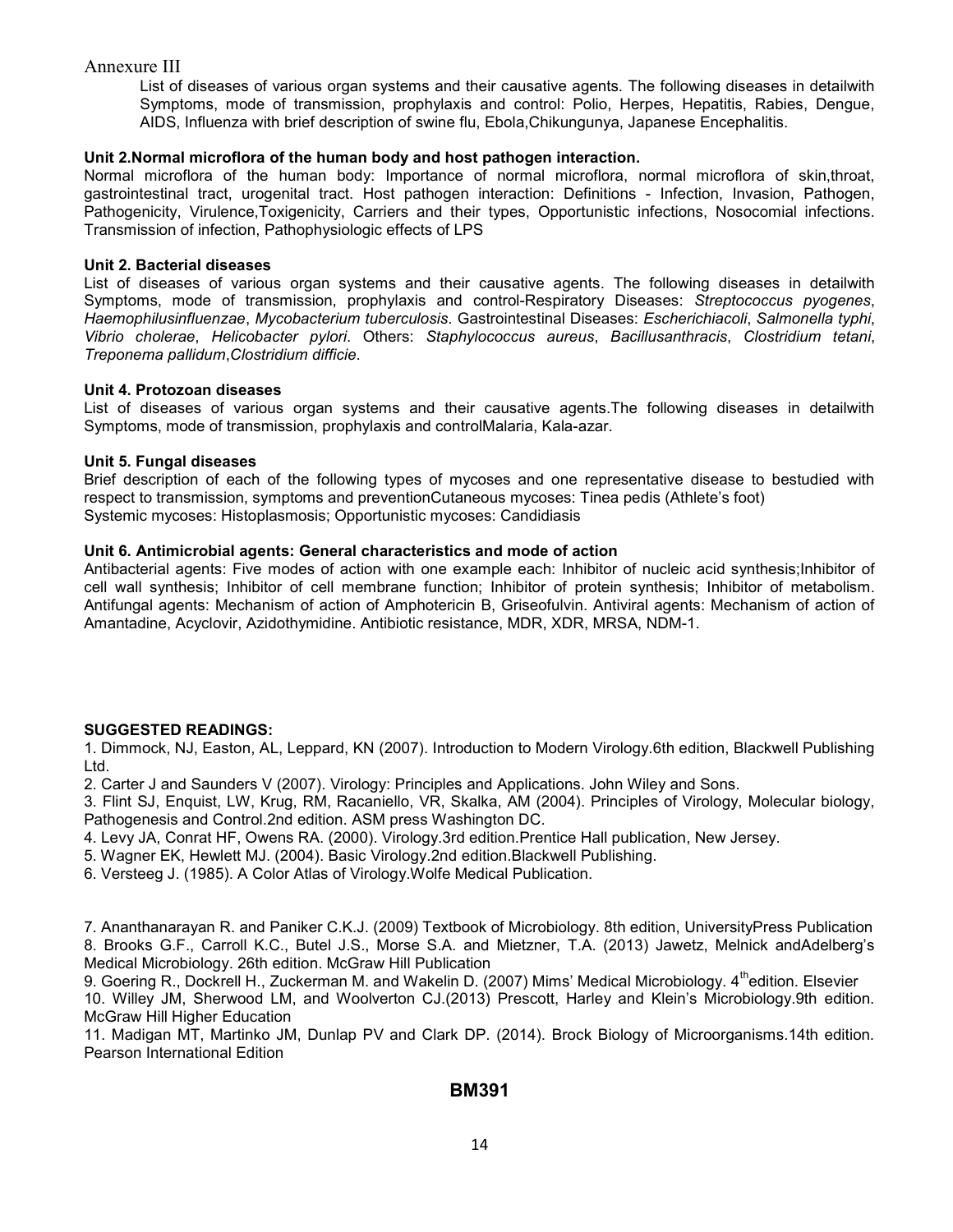# Microbiology lab IV

# Total Marks 50, Credits 4

## Unit I.Microbial Genetics

- 1. Preparation of Master and Replica Plates.
- 2. Study the effect of chemical  $(HNO<sub>2</sub>)$  and physical  $(UV)$  mutagens on bacterial cells.
- 3. Study survival curve of bacteria after exposure to ultraviolet (UV) light.
- 4. Isolation of Genomic DNA from E.coli.
- 5. Isolation of Plasmid DNA from *F coli*.
- 6. Study different conformations of plasmid DNA through Agaraose gel electrophoresis.
- 7. Demonstration of Bacterial Conjugation.
- 8. Demonstration of bacterial transformation and transduction.
- 9. Demonstration of AMES test.

## Unit II.Recombinant DNA Technology

- 1. Preparation of competent cells for transformation.
- 2. Demonstration of Bacterial Transformation and calculation of transformation efficiency.
- 3. Digestion of DNA using restriction enzymes and analysis by agarose gel electrophoresis.
- 4. Ligation of DNA fragments.
- 5. Cloning of DNA insert and Blue white screening of recombinants.
- 6. Interpretation of sequencing gel electropherograms.
- 7. Designing of primers for DNA amplification.
- 8. Amplification of DNA by PCR.
- 9. Demonstration of Southern blotting.

# BM393

# Practical V: Immunology, Virology and Medical Microbiology

Total Marks 50, Credits 4

#### Unit I.Immunology and Virology

- 1. Identification of human blood groups.
- 2. Perform Agglutination test.
- 3. Perform Total Leukocyte Count of the given blood sample.
- 4. Perform Differential Leukocyte Count of the given blood sample.
- 5. Separate serum from the blood sample (demonstration).
- 6. Perform immunodiffusion by Ouchterlony method / Radial Immunodiffusion method.
- 7. Perform DOT ELISA/Indirect ELISA.
- 8. Perform immunoelectrophoresis.

9. Study of the structure of important animal viruses (rhabdo, influenza, paramyxo, hepatitis B and retroviruses) using electron micrographs.

10. Study of the structure of important plant viruses (caulimo, Gemini, tobacco ring spot, cucumber mosaic and alpha-alpha mosaic viruses) using electron micrographs.

11. Study of the structure of important bacterial viruses (ɸX 174, T4, λ) using electron micrograph.

12. Isolation and enumeration of bacteriophages (PFU) from water/sewage sample using double agar layer technique (plaque assay).

#### Unit II.Medical Microbiology

1. Identify bacteria (E. coli, Bacillus) usinglaboratory strains on the basis of cultural, morphological and biochemical characteristics: IMViC,TSI, nitrate reduction, urease production and catalase tests

2. Study of composition and use of important differential media for identification of bacteria: EMBAgar, Endo agar, McConkey agar, Mannitol salt agar, Deoxycholate citrate agar, TCBS

3. Study of bacterial flora of skin by swab method

4. Perform antibacterial sensitivity by Kirby-Bauer method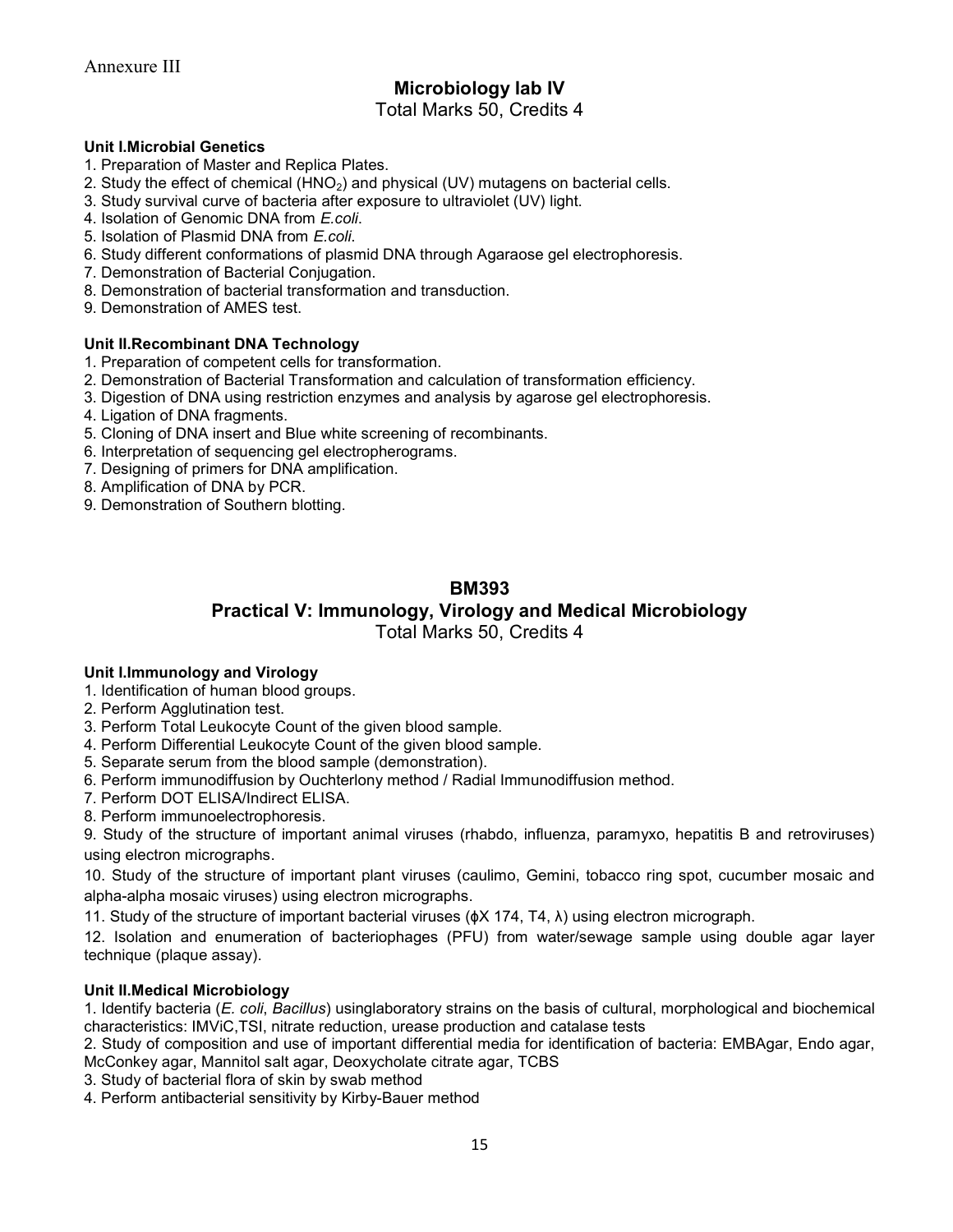5. Antibiotic sensitivity test by agar-cup and paper disc methods of commonly used antibiotics.

5. Determination of minimal inhibitory concentration (MIC) of an antibiotic.

6. Study symptoms of the diseases with the help of photographs: Polio, anthrax, herpes, chicken pox,HPV warts,

AIDS (candidiasis), dermatomycoses (ring worms)

7. Study of various stages of malarial parasite in RBCs using permanent mounts.

# Semester VI

# BM 302 Industrial Microbiology Total Marks 50, Credits 4

## Unit 1. Introduction to industrial microbiology

Brief history and developments in industrial microbiology

## Unit 2. Isolation of industrially important microbial strains and fermentation media No. of Hours: 12

Sources of industrially important microbes and methods for their isolation, preservation andmaintenance of industrial strains, strain improvement, Crude and synthetic media; molasses, cornsteep liquor, sulphitewaste liquor, whey, yeast extract and protein hydrolysates.

## Unit 3. Types of fermentation processes, bio-reactors and measurement of fermentationparameters

Types of fermentation processes - Solid-state and liquid-state (stationary and submerged)fermentations; batch, fed-batch (eg. baker's yeast) and continuous fermentations.Components of a typical bio-reactor, Types of bioreactors-Laboratory, pilot- scale and productionfermenters, constantly stirred tank and air-lift fermenters, Measurement and control of fermentationparameters - pH, temperature, dissolved oxygen, foaming and aeration.

#### Unit 4 Down-stream processing

Cell disruption, filtration, centrifugation, solvent extraction, precipitation, lyophilization and spraydrying.

#### Unit 5 Microbial production of industrial products (micro-organisms involved, media, fermentation conditions, downstream processing and uses)

Citric acid, acetic acid, ethanol, penicillin, glutamic acid, Vitamin B12, Enzymes (amylase, protease, lipase), Wine, beer, champagne.

## Unit 6 Enzyme immobilization

Methods of immobilization, advantages and applications of immobilization, large scale applications ofimmobilized enzymes(glucose isomerase and penicillin acylase).

#### SUGGESTED READINGS:

1. Patel A.H. (1996). Industrial Microbiology. 1st edition, Macmillan India Limited

2. Okafor N. (2007). Modern Industrial Microbiology and Biotechnology.1st edition.Bios ScientificPublishers Limited. USA

3. Waites M.J., Morgan N.L., Rockey J.S. and Higton G. (2001). Industrial Microbiology: AnIntroduction. 1st edition.Wiley – Blackwell

4. Glaze A.N. and Nikaido H. (1995). Microbial Biotechnology: Fundamentals of AppliedMicrobiology. 1st edition. W.H. Freeman and Company

5. Casida LE. (1991). Industrial Microbiology.1st edition.Wiley Eastern Limited.

6. Crueger W and Crueger A. (2000). Biotechnology: A textbook of Industrial Microbiology. 2<sup>nd</sup>edition.Panima Publishing Co. New Delhi.

7. Stanbury PF, Whitaker A and Hall SJ.(2006). Principles of Fermentation Technology.2nd edition,Elsevier Science Ltd.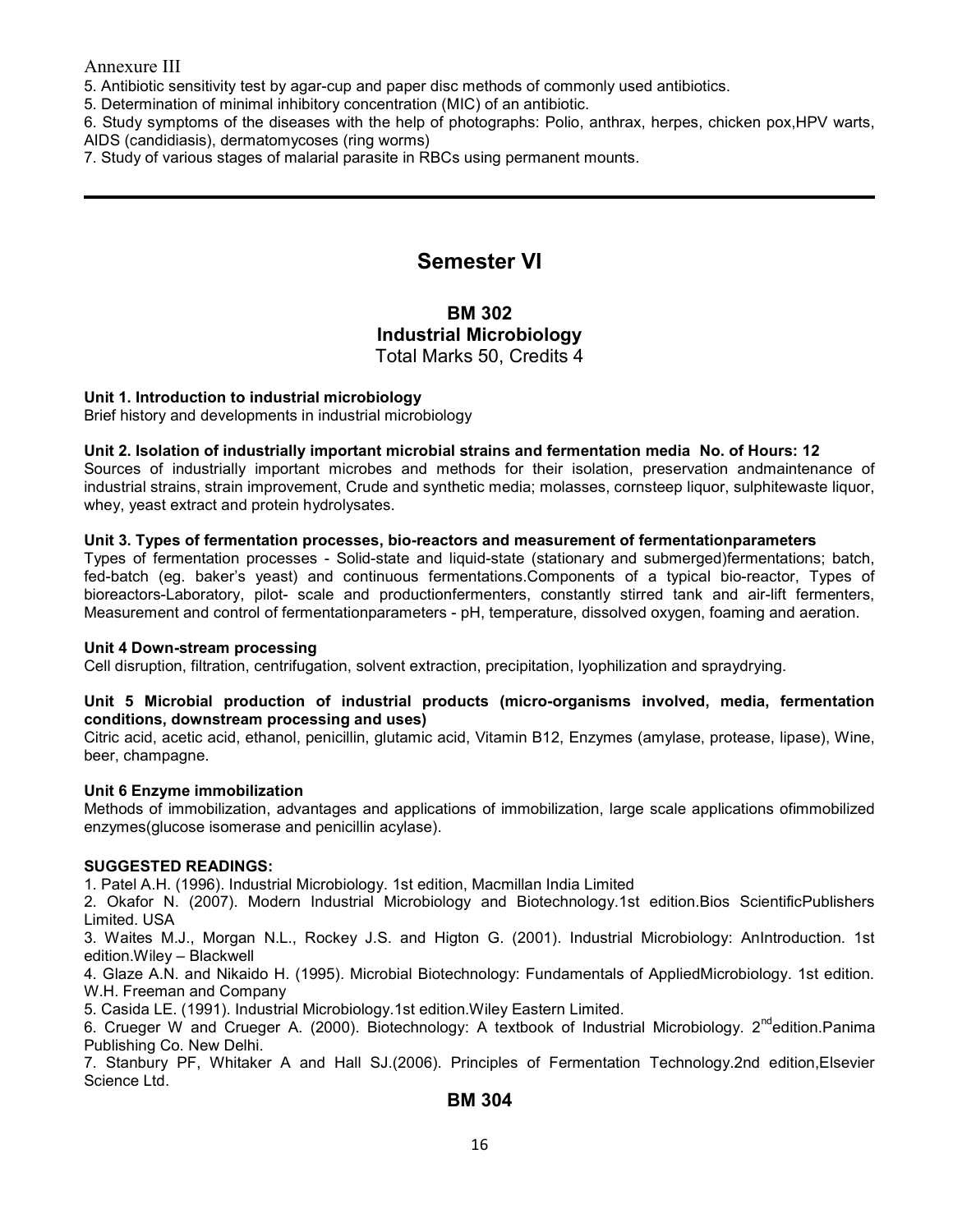# Food and Dairy Microbiology

Total Marks 50, Credits 4

#### Unit 1 Foods as a substrate for microorganisms

Intrinsic and extrinsic factors that affect growth and survival of microbes in foods, natural flora andsource of contamination of foods in general.

#### Unit 2 Microbial spoilage of various foods

Principles, Spoilage of vegetables, fruits, meat, eggs, milk and butter, bread, canned Foods

#### Unit 3 Principles and methods of food preservation

Principles, physical methods of food preservation: temperature (low, high, canning, drying),irradiation, hydrostatic pressure, high voltage pulse, microwave processing and aseptic packaging,chemical methods of food preservation: salt, sugar, organic acids, SO2, nitrite and nitrates, ethyleneoxide, antibiotics and bacteriocins.

#### Unit 4 Fermented foods

Dairy starter cultures, fermented dairy products: yogurt, acidophilus milk, kumiss, kefir, dahi andcheese, other fermented foods: dosa, sauerkraut, soy sauce and tampeh, Probiotics: Health benefits,types of microorganisms used, probiotic foods available in market.

#### Unit 5. Food borne diseases (causative agents, foods involved, symptoms and preventive measures)

Food intoxications: Staphylococcus aureus, Clostridium botulinum and mycotoxins;Food infections: Bacillus cereus, Vibrio parahaemolyticus, Escherichia coli, Salmonellosis,Shigellosis, Yersinia enterocolitica, Listeria monocytogenes and Campylobacter jejuni.

## Unit 6. Food sanitation and control

HACCP, Indices of food sanitary quality and sanitizers.

## Unit 7. Detection of Pathogenic Microorganisms in Food & Water

Enrichment culture technique, Detection of specific microorganisms - on XLD agar,Salmonella Shigella Agar, Manitol salt agar, EMB agar, McConkey Agar, Saboraud Agar.Ascertaining microbial quality of milk by MBRT, Rapid detection methods ofmicrobiological quality of milk at milk collection centres (COB, 10 min Resazurin assay).

## SUGGESTED READINGS:

1. Adams MR and Moss MO. (1995). Food Microbiology. 4th edition, New Age International (P) Limited Publishers, New Delhi, India.

2. Banwart JM. (1987). Basic Food Microbiology.1st edition.CBS Publishers and Distributors,Delhi, India.

3. Davidson PM and Brannen AL. (1993). Antimicrobials in Foods. Marcel Dekker, New York.

4. Dillion VM and Board RG. (1996). Natural Antimicrobial Systems and Food Preservation. CABInternational, Wallingford, Oxon.

5. Frazier WC and Westhoff DC. (1992). FoodMicrobiology.3rd edition.Tata McGraw-HillPublishing Company Ltd, New Delhi, India.

6. Gould GW. (1995). New Methods of Food Preservation. Blackie Academic and Professional,London.

7. Jay JM, Loessner MJ and Golden DA.(2005). Modern Food Microbiology.7<sup>th</sup>edition, CBSPublishers and Distributors, Delhi, India.

8. Lund BM, Baird Parker AC, and Gould GW. (2000). The Microbiological Safety and Quality ofFoods. Vol. 1-2, ASPEN Publication, Gaithersberg, MD.

9. Tortora GJ, Funke BR, and Case CL. (2008). Microbiology: An Introduction. 9<sup>th</sup>edition. PearsonEducation.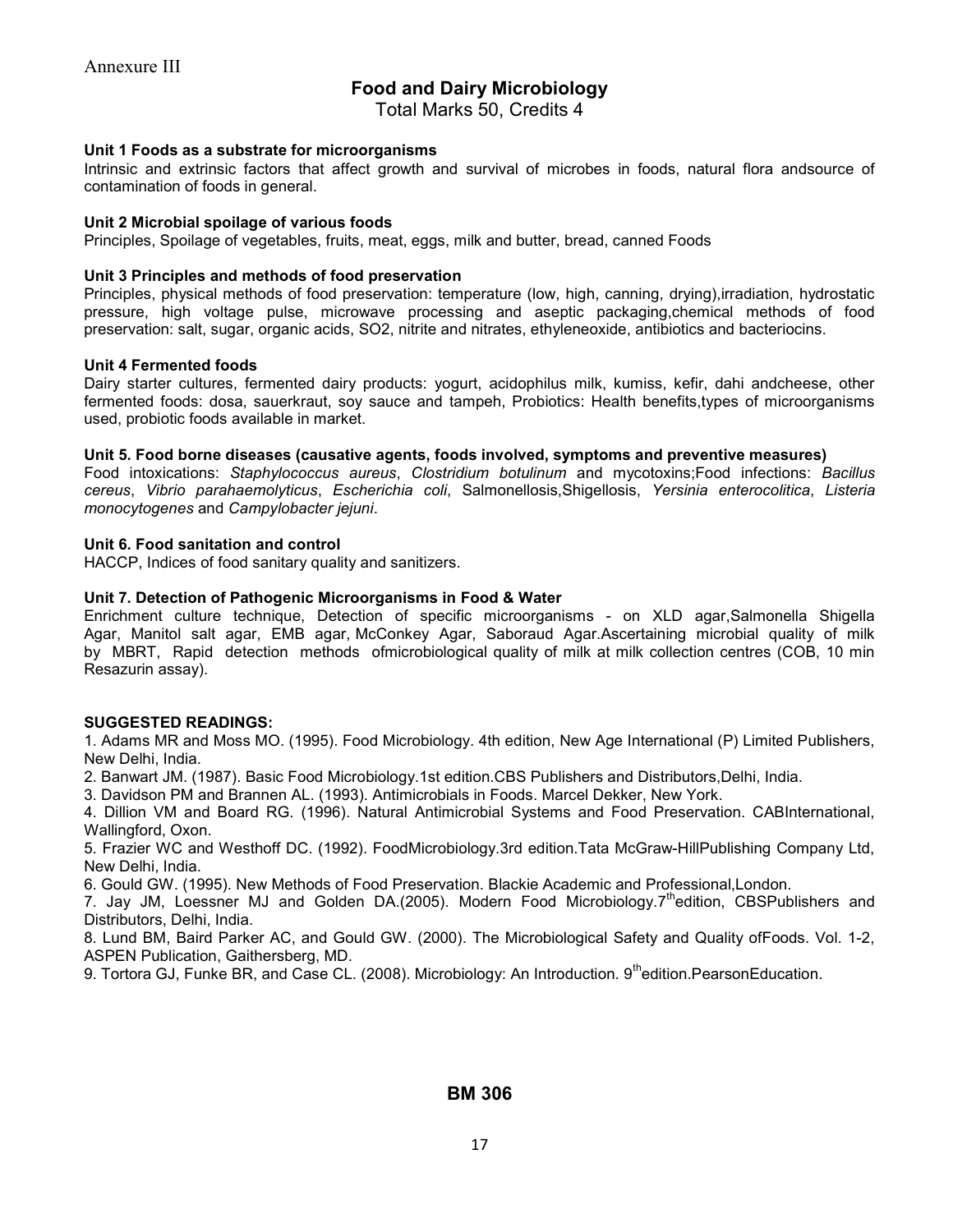# Environmental Microbiology

Total Marks 50, Credits 4

#### Unit 1. Microorganisms and their Habitats

Structure and function of ecosystems:Terrestrial Environment: Soil profile and soil microflora; Aquatic Environment: Microflora of fresh water and marine habitats. Atmosphere: Aeromicroflora and dispersal ofmicrobes. Animal Environment: Microbes in/on human body (Microbiomics) & animal (ruminants) body.Extreme Habitats: Extremophiles: Microbes thriving at high & low temperatures, pH, high hydrostatic& osmotic pressures, salinity, & low nutrient levels.Microbial succession in decomposition of plant organic matter.

#### Unit 2. Microbial Interactions

Microbe interactions: Mutualism,synergism, commensalism, competition, amensalism, parasitism,predation. Microbe-Plant interaction: Symbiotic and non-symbiotic interactions. Microbe-animal interaction: Microbes in ruminants, nematophagus fungi and symbiotic luminescentbacteria.

#### Unit 3. Biogeochemical Cycling

Carbon cycle: Microbial degradation of cellulose, hemicelluloses, lignin and chitin. Nitrogen cycle: Nitrogen fixation, ammonification, nitrification, denitrification and nitrate reduction. Phosphorus cycle: Phosphate immobilization and solubilisation. Sulphur cycle: Microbes involved in sulphur cycle. Other elemental cycles: Iron and manganese.

#### Unit 4 Waste Management

Solid Waste management: Sources and types of solid waste, Methods of solid waste disposal(composting and sanitary landfill). Liquid waste management: Composition and strength of sewage (BOD and COD), Primary,secondary (oxidation ponds, trickling filter, activated sludge process and septic tank) and tertiary sewage treatment.

#### Unit 5 Microbial Bioremediation

Principles and degradation of common pesticides, organic (hydrocarbons, oil spills) and inorganic (metals) matter, biosurfactants.

#### Unit 6 Water Potability

Treatment and safety of drinking (potable) water, methods to detect potability of water samples: (a)standard qualitative procedure: presumptive test/MPN test, confirmed and completed tests for faecalcoliforms (b) Membrane filter technique and (c) Presence/absence tests.

#### SUGGESTED READINGS:

1. Atlas RM and Bartha R. (2000). MicrobialEcology: Fundamentals & Applications. 4<sup>th</sup>editionBenjamin/Cummings Science Publishing, USA

2. Madigan MT, Martinko JM and Parker J. (2014). Brock Biology of Microorganisms. 14th editionPearson/ Benjamin Cummings

3. Maier RM, Pepper IL and Gerba CP. (2009).Environmental Microbiology. 2nd edition, Academic Press

4. Okafor, N (2011). Environmental Microbiology of Aquatic & Waste systems. 1st edition, Springer,New York

5. Singh A, Kuhad, RC & Ward OP (2009). Advances in Applied Bioremediation. Volume 17,Springer-Verlag, Berlin Hedeilberg

6. Barton LL & Northup DE (2011). Microbial Ecology.1st edition, Wiley Blackwell, USA Campbell RE.(1983). Microbial Ecology.Blackwell Scientific Publication, Oxford, England.

7. Coyne MS. (2001). Soil Microbiology: An Exploratory Approach. Delmar Thomson Learning.

8. Lynch JM &Hobbie JE. (1988). Microorganisms in Action: Concepts & Application in MicrobialEcology. Blackwell Scientific Publication, U.K.

9. Martin A. (1977). An Introduction to Soil Microbiology.2<sup>nd</sup>edition.John Wiley & Sons Inc.NewYork & London.

10. Stolp H. (1988). Microbial Ecology: Organisms Habitats Activities. Cambridge University Press,Cambridge, England.

11. Subba Rao NS.(1999). Soil Microbiology.4th edition. Oxford & IBH Publishing Co. New Delhi.

12. Willey JM, Sherwood LM, and Woolverton CJ.(2013). Prescott's Microbiology.9th edition.McGraw Hill Higher Education.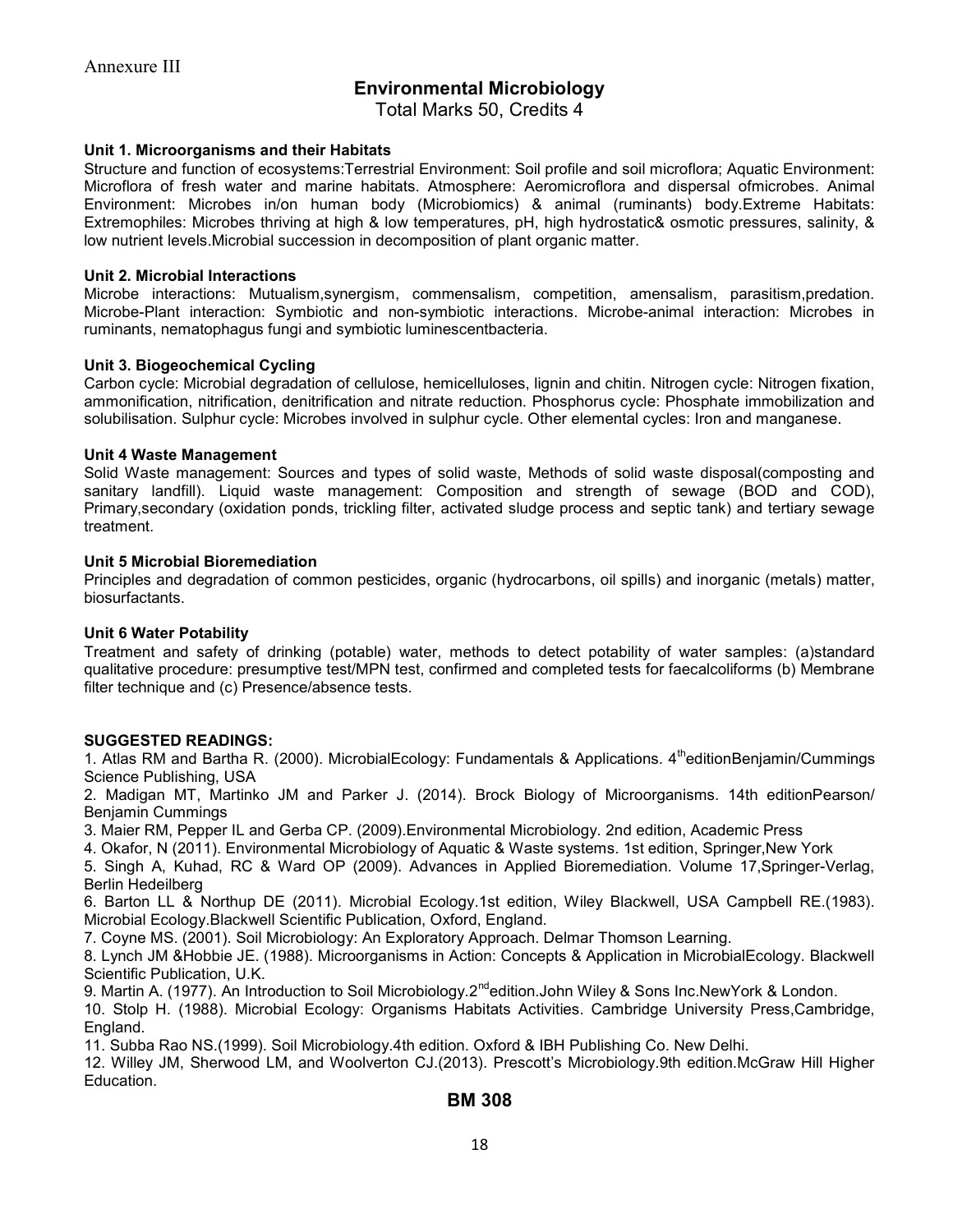# Bioinformatics, Biosafety and IPR

Total Marks 50, Credits 4

# **Bioinformatics**

## Unit 1. Introduction to Bioinformatics and Biological Databases

Biological databases - nucleic acid, genome, protein sequence and structure, gene expression databases, Database of metabolic pathways, Mode of data storage - File formats - FASTA, Genbank and Uniprot, Data submission & retrieval from NCBI, EMBL, DDBJ, Uniprot, PDB. Human Genome Project.

#### Unit 2. Sequence Alignments, Phylogeny and Phylogenetic trees

Local and Global Sequence alignment, pairwise and multiple sequence alignment. Scoring an alignment, scoring matrices, PAM & BLOSUM series of matrices.Types of phylogenetic trees, Different approaches of phylogenetic tree construction-UPGMA, Neighbour joining, Maximum Parsimony, Maximum likelihood.

## Unit 3. Protein Structure Predictions

Hierarchy of protein structure - primary, secondary and tertiary structures, modeling; Structural Classes, Motifs, Folds and Domains; Protein structure prediction in presence and absence of structure template; Protein structure and rational drug design.

# Biosafety and IPR

#### Unit 1

Biosafety: Introduction; biosafety issues in biotechnology; Biological Safety Cabinets & their types; Primary Containment for Biohazards; Biosafety Levels of Specific Microorganisms.

#### Unit 2

Biosafety Guidelines: Biosafety guidelines and regulations (National and International);GMOs/LMOs- Concerns and Challenges; Role of Institutional Biosafety Committees (IBSC), RCGM,GEAC etc. for GMO applications in food and agriculture; Environmental release of GMOs; RiskAnalysis; Risk Assessment; Risk management and communication; Overview of InternationalAgreements - Cartagena Protocol.

#### Unit 3

AERB/RSD/RES guidelines for using radioisotopes in laboratories and precautions.

#### Unit 4

Introduction to Intellectual Property: Patents, Types, Trademarks, Copyright & Related Rights, Industrial Design and Rights, Traditional Knowledge, Geographical Indications- importance of IPR – patentable and non patentables – patenting life – legal protection of biotechnological inventions – World Intellectual Property Rights Organization (WIPO).

#### Unit 5

Grant of Patent and Patenting Authorities: Types of patent applications: Ordinary, PCT, Conventional, Divisional and Patent of Addition; An introduction to Patent Filing Procedures; Patent licensing and agreement; Patent infringement- meaning, scope, litigation, case studies, Rights and Duties of patent owner.

#### Unit 6

Agreements and Treaties: GATT, TRIPS Agreements; Role of Madrid Agreement; Hague Agreement; WIPO Treaties; Budapest Treaty on international recognition of the deposit of microorganisms; UPOV &Brene conventions; Patent Co-operation Treaty (PCT); Indian Patent Act 1970 & recent amendments.

#### Suggested Readings:

1. Bioinformatics: Sequence and Genome analysis, 2nd edition (2004), David W. Mount, ColdSpring Harbour Laboratory Press. ISBN-13: 978-0879697129.

2. Bioinformatics: A practical guide to the analysis of genes and proteins, 3rd edition (2004), AndreasD. Baxevanis and B.F. Francis Ouellette, John Wiley and Sons. ISBN-13: 978-0471478782.

3. Introduction to Medicinal Chemistry, 4th edition (2009), Graham l. Patrick, Oxford University Press